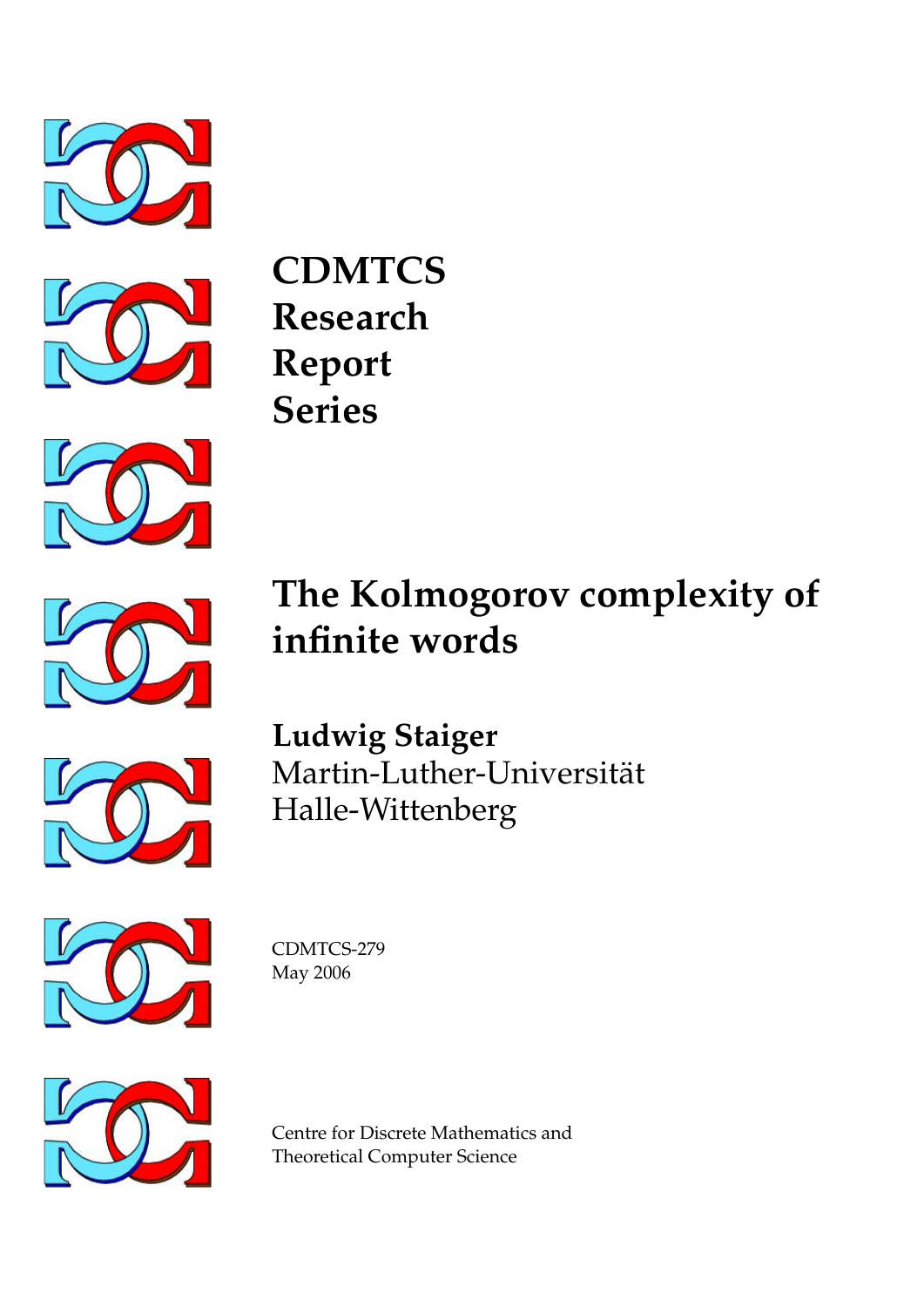# **The Kolmogorov complexity of infinite words**<sup>∗</sup>

*Ludwig Staiger*† Martin-Luther-Universitat Halle-Wittenberg ¨ Institut für Informatik von-Seckendorff-Platz 1, D–06099 Halle (Saale), Germany

#### **Abstract**

We present a brief survey of results on relations between the Kolmogorov complexity of infinite strings and several measures of information content (dimensions) known from dimension theory, information theory or fractal geometry.

Special emphasis is laid on bounds on the complexity of strings in constructively given subsets of the Cantor space. Finally, we compare the Kolmogorov complexity to the subword complexity of infinite strings.

<sup>∗</sup>This paper was presented at the 7th Workshop "Descriptional Complexity of Formal Systems", June 30 - July 2, 2005, Como, Italy

<sup>†</sup> email: staiger@informatik.uni-halle.de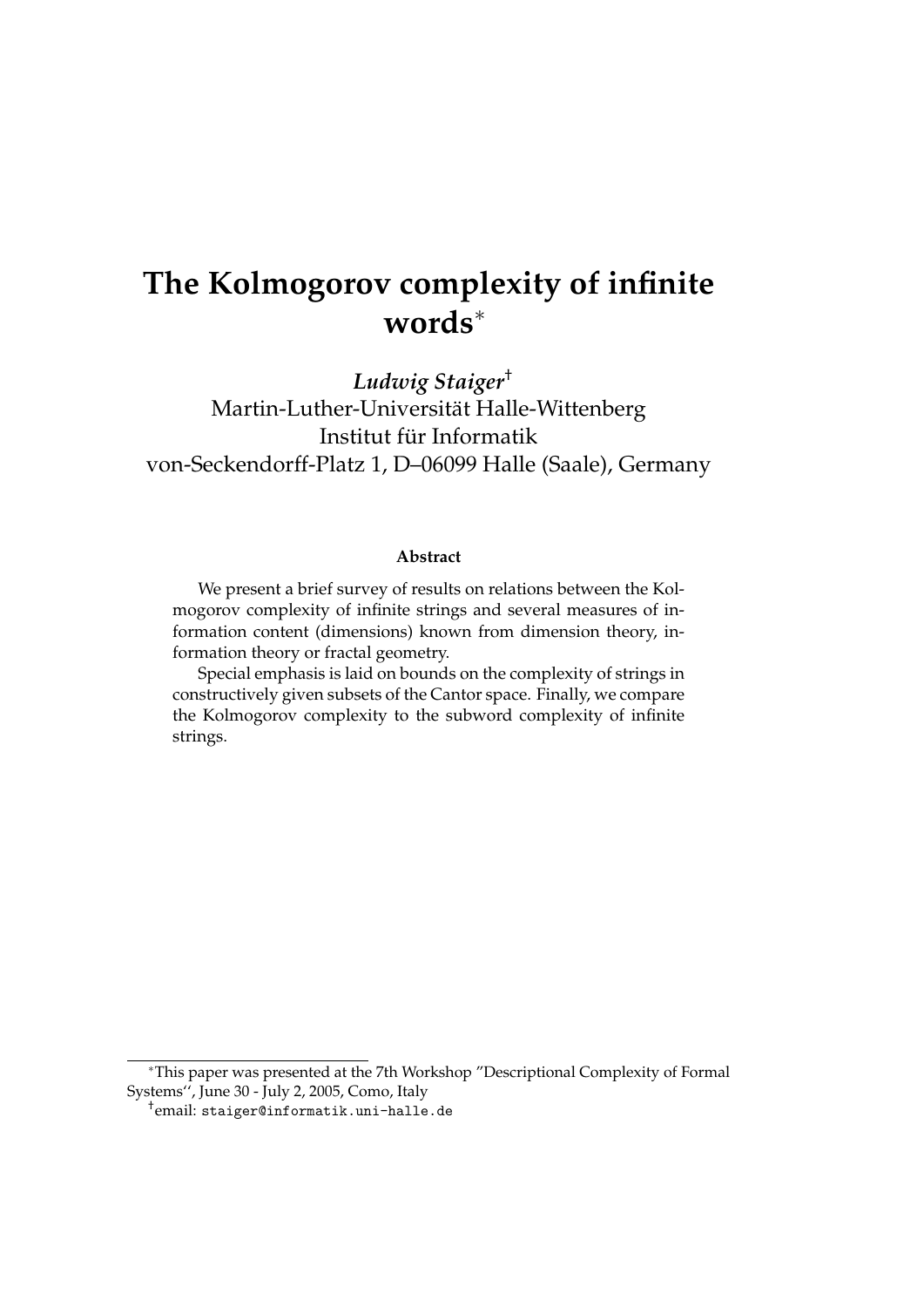| n | L. Staiger |
|---|------------|
|---|------------|

# **Contents**

|    | 1 Notation                                                                              |                |
|----|-----------------------------------------------------------------------------------------|----------------|
|    | 2 Kolmogorov complexity of finite words and the entropy of lan-<br>guages               | 5              |
| 3  | Sets of infinite words and their dimensions                                             | 8              |
| 4  | <b>General bounds on Kolmogorov complexity by dimensions</b>                            | 11<br>12<br>14 |
| 5. | Kolmogorov complexity for $\omega$ -power languages and regular $\omega$ -<br>languages | 16<br>16<br>17 |
| 6  | <b>Subword complexity</b>                                                               | 18             |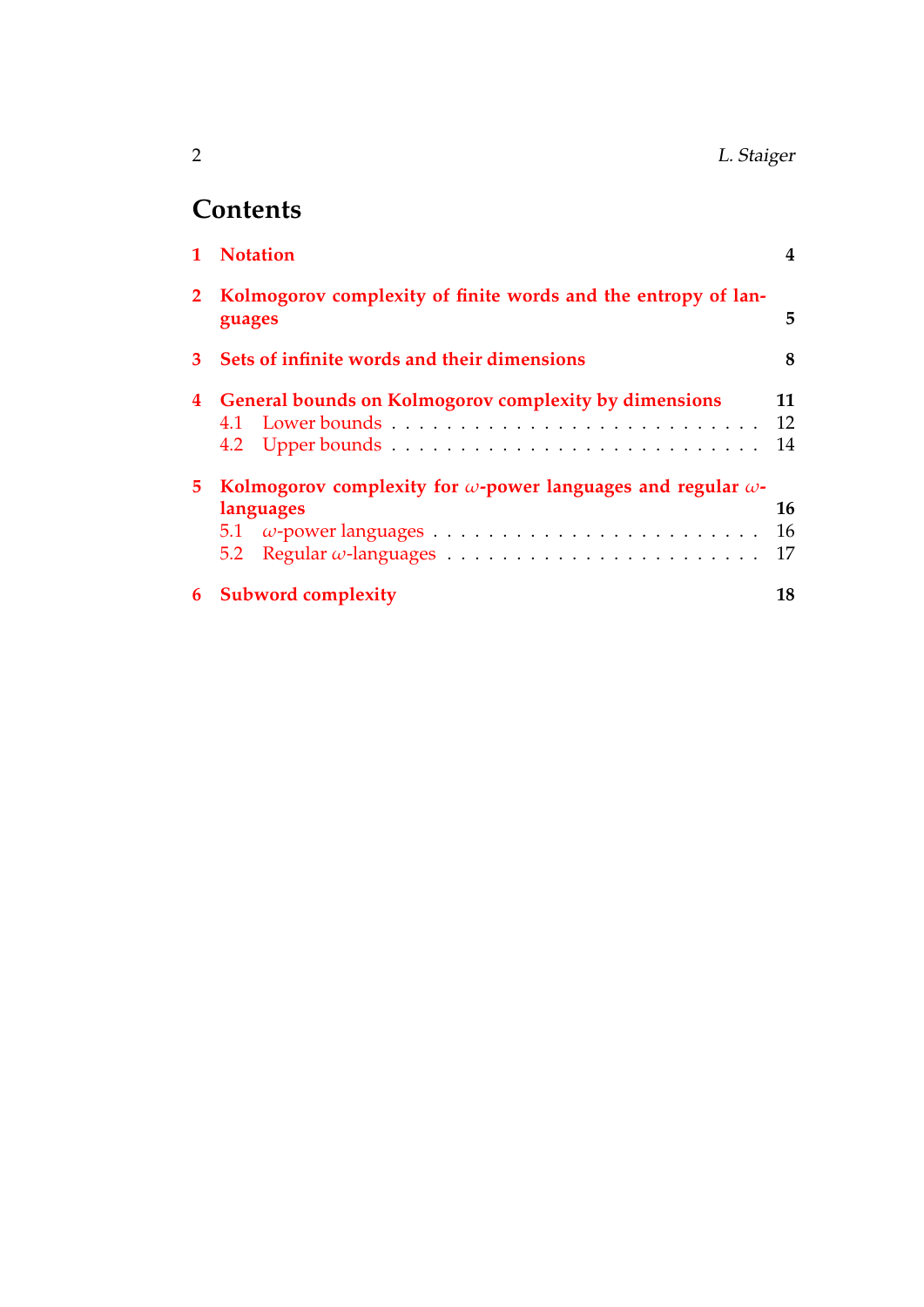The aim of this paper is to briefly survey several results on the Kolmogorov complexity of infinite strings. We focus on those results which can be derived by elementary methods from the Kolmogorov complexity of finite strings (words) and counting arguments for sets of finite strings (languages) as e.g. structure functions and the concept of entropy of languages.

The concept of Kolmogorov or program size complexity was introduced in the papers by Solomonoff [\[So64\]](#page-22-0), Kolmogorov [\[Ko65\]](#page-21-0) and Chaitin [\[Ch66\]](#page-21-1) in the sixties (for the complete history see the textbooks by Calude  $[Ca02]$  or Li and Vitányi  $[LV97]$  $[LV97]$ ). It measures the information content of a (finite) string as the size of the smallest program that computes the string, that is, the complexity of a string is the amount of information necessary to print the string.

The original intention of Kolmogorov was to give an alternative approach to information theory not depending on probability theory. A first fact proving evidence of this intention was P. Martin-Löf's  $[ML66]$  $[ML66]$  characterisation of infinite random strings. Roughly speaking, if an infinite string is random then most of its initial words have maximum Kolmogorov complexity, that is, have a complexity which is close to their length. To put it into the context of information, the amount of information which must provided in order to specify a particular symbol of a random sequence is one unit of information (e.g. one bit if we consider binary sequences).

Although Kolmogorov was interested mainly in the complexity of finite strings, Kolmogorov complexity was also applied to infinite strings. Here it was compared to information-theoretic size measures (or dimensions). These dimensions are also known from fractal geometry (see  $[Fa90]$ ). It turned out that some of them are closely related to Kolmogorov complexity. Whereas the papers [\[Da74,](#page-21-5) [Da75\]](#page-21-6) give an account on the Kolmogorov complexity of single infinite strings, the papers [\[Br74,](#page-20-0) [CH94,](#page-21-7) [Ry84,](#page-22-2) [Ry86,](#page-22-3) [Ry94,](#page-22-4) [St81,](#page-22-5) [St93\]](#page-23-0) set Kolmogorov complexity of individual infinite strings in relation to the dimension (topological entropy, Hausdorff dimension) of sets containing these strings.

The first one of those dimensions is called *Minkowski* or *box-counting dimension*. It is also known under several other names (cf. [\[Fa90\]](#page-21-4)). The other measures are the *Hausdorff dimension* and the *packing* or *modified boxcounting dimension*.

Another way to approach Kolmogorov complexity of infinite strings is to further pursue the investigation of randomness (see [\[Ca02,](#page-21-2) [LV97,](#page-21-3) [Sc71,](#page-22-6) [vL87\]](#page-23-1)) and partial randomness [\[CS06,](#page-21-8) [St93,](#page-23-0) [Ta02\]](#page-23-2). Here we have several characterisations of random strings combining complexity or martingales and order functions as initiated by Schnorr [\[Sc71\]](#page-22-6). Recently the construc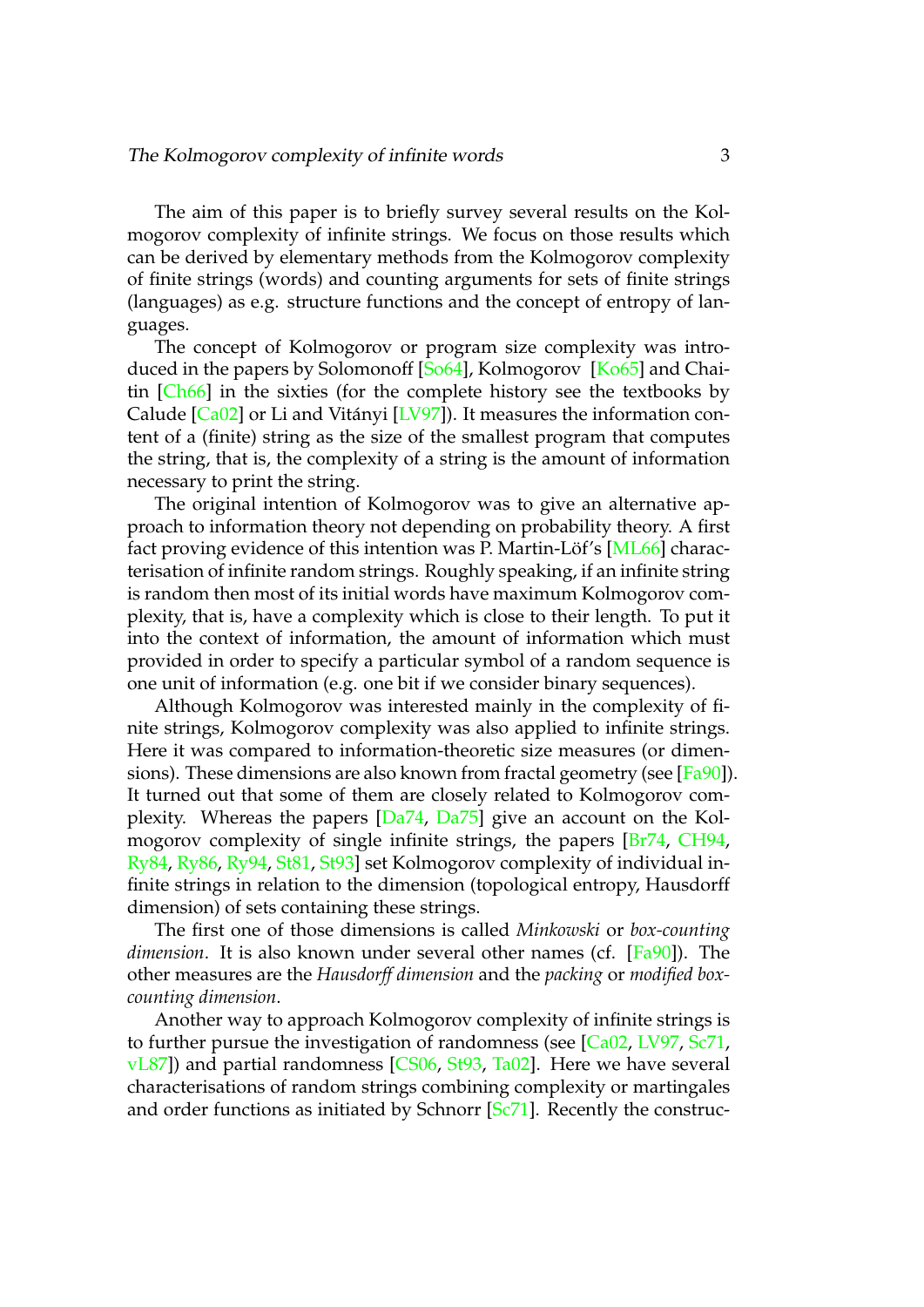tivisation of dimension as in [\[AH04,](#page-20-1) [Lu00,](#page-22-7) [Lu03a,](#page-22-8) [Lu03b\]](#page-22-9) gave new insight into these problems. These papers use the concept of so-called *s*-gales, a combination of martingales and exponential order functions. Their relation to Kolmogorov complexity is based on Levin's [\[ZL70\]](#page-23-3) construction of a universal semi-measure. The coincidence of Lutz's [\[AH04,](#page-20-1) [Lu00,](#page-22-7) [Lu03a,](#page-22-8) [Lu03b\]](#page-22-9) constructive dimension and Kolmogorov complexity of infinite words is immediate from Theorem 3.4 of [\[ZL70\]](#page-23-3) and Theorem 3.6 [\[Lu03b\]](#page-22-9). For a detailed explanation see also [\[St05\]](#page-23-4).

In this paper we focus on results linking Kolmogorov complexity of sets of infinite strings to their dimensions. A major point is that we show how to derive these results utilising simple bounds on the Kolmogorov complexity of finite strings and transfer them from languages (sets of finite strings) to sets of infinite strings by means of limit concepts. This is done in an elementary manner using structural (combinatorial) properties as the entropy of languages. Similar approaches were already pursued in part in the papers  $[Hi05]$  and  $[St93, St98]$  $[St93, St98]$  $[St93, St98]$ . In contrast to Hitchcock's paper  $[Hi05]$ which uses the concept of *s*-gales the present paper is based on elementary properties of Kolmogorov complexity of finite strings.

We start with a brief account of Kolmogorov complexity of finite strings and the entropy of languages in Section [2.](#page-5-0) Then, in Section [3,](#page-8-0) we proceed to the derivation of results linking the entropy of languages to dimensions of sets of infinite strings. Section [4](#page-11-0) gives general bounds on Kolmogorov complexity of sets of infinite strings by their dimensions.

More precise bounds on complexity via dimension for certain classes of sets of infinite strings are obtained utilising structural properties. In Section [5](#page-16-0) we present results for sets having self-similarity properties or defined by computability constraints.

In the final Section [6](#page-18-0) we introduce another version of complexity of infinite strings and present its relation to dimension and Kolmogorov complexity.

### <span id="page-4-0"></span>**1 Notation**

In this section we introduce the notation used throughout the paper. By  $\mathbb{N} = \{0, 1, 2, \ldots\}$  we denote the set of natural numbers. Let *X* be an alphabet of cardinality  $|X| = r \geq 2$ . By  $X^*$  we denote the set of finite words on *X*, including the *empty word e*, and  $X^{\omega}$  is the set of infinite strings ( $\omega$ words) over *X*. Subsets of *X* <sup>∗</sup> will be referred to as *languages* and subsets of *X <sup>ω</sup>* as *ω-languages*.

For  $w \in X^*$  and  $\eta \in X^* \cup X^{\omega}$  let  $w \cdot \eta$  be their *concatenation*. This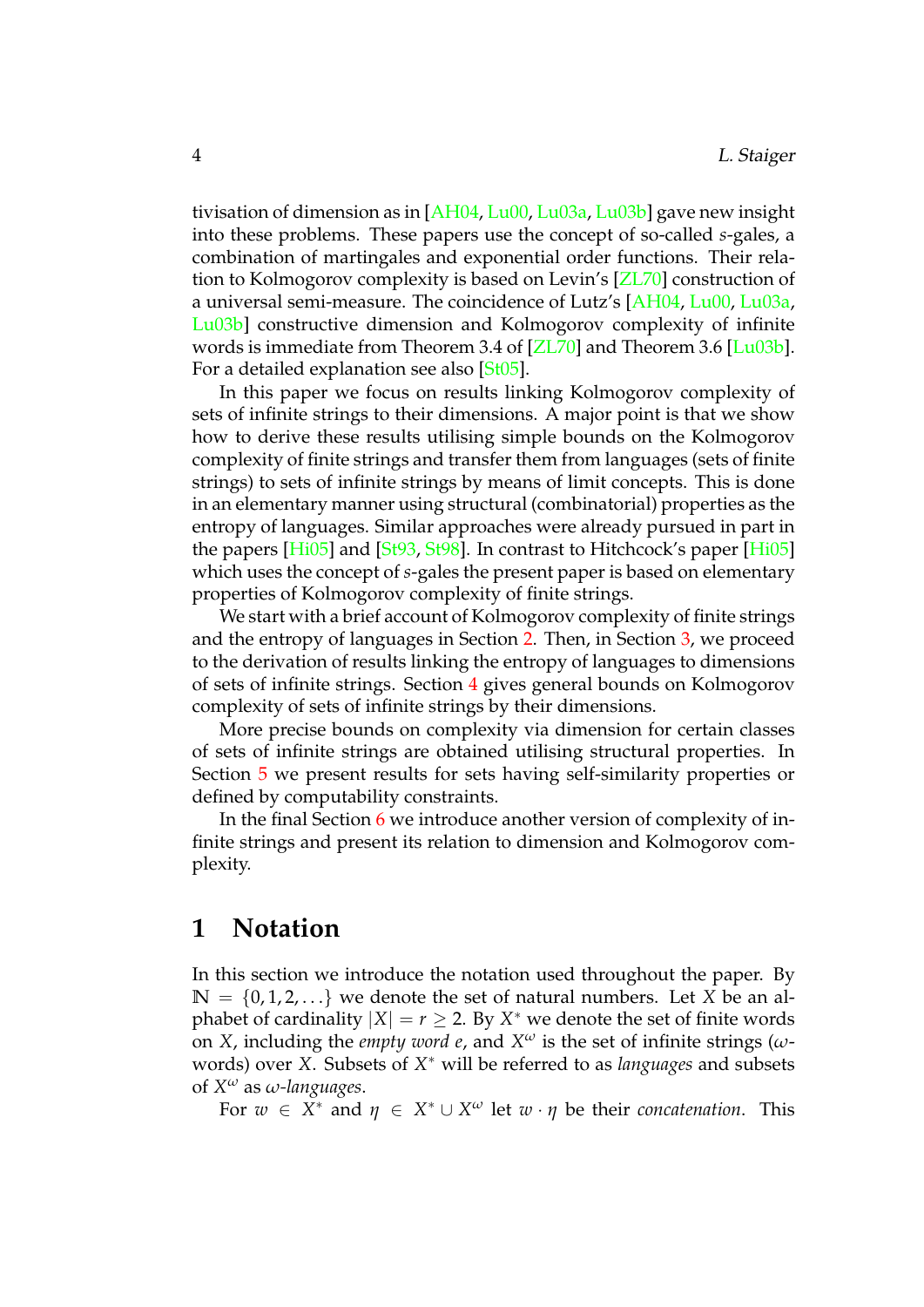concatenation product extends in an obvious way to subsets *W* ⊆ *X* <sup>∗</sup> and *B* ⊆  $X^* \cup X^{\omega}$ . For a language *W* let  $W^* := \bigcup_{i \in \mathbb{N}} W^i$ , and by  $W^{\omega} :=$  $\{w_1 \cdots w_i \cdots : w_i \in W \setminus \{e\}\}\$  we denote the set of infinite strings formed by concatenating words in *W*. Furthermore |*w*| is the *length* of the word *w* ∈ *X*<sup>\*</sup> and **pref**(*B*) is the set of all finite prefixes of strings in *B* ⊆ *X*<sup>\*</sup> ∪ *X*<sup>ω</sup>. We shall abbreviate *w* ∈ **pref**(*η*) (*η* ∈  $\tilde{X}^* \cup X^ω$ ) by  $w \sqsubseteq \eta$ , and  $\eta$ [0..*n*] is the *n*-length prefix of  $\eta$  provided  $|\eta| \geq n$ . A language  $W \subseteq X^*$  is referred to as *prefix-free* provided  $w \sqsubseteq v$  and  $w, v \in W$  imply  $w = v$ .

We denote by  $B/w := \{ \eta : w \cdot \eta \in B \}$  the *left derivative* of the set *B* ⊆ *X*<sup>\*</sup> ∪ *X<sup>ω</sup>*. As usual a language  $W ⊆ X^*$  is *regular* provided its set of left derivatives  $\{W/w : w \in X^*\}$  is finite. In the sequel we assume the reader to be familiar with basic facts of language theory. As usual, the class of recursively enumerable languages is denoted by  $\Sigma_1$ , the class containing their complements by  $\Pi_1$ . Thus,  $\Sigma_1 \cap \Pi_1$  is the class of recursive languages.

We consider the set  $X^\omega$  as a metric space (Cantor space)  $(X^\omega,\varrho)$  of all *ω*-words over the alphabet *X* where the metric  $ρ$  is defined as follows.

$$
\varrho(\xi,\eta):=\inf\{r^{-|w|}:w\sqsubset \xi\wedge w\sqsubset \eta\}.
$$

This space is a compact, and  $C(F) := \{ \xi : \textbf{pref}(\xi) \subseteq \textbf{pref}(F) \}$  turns out to be the *closure* of the set *F* (smallest closed subset containing *F*) in  $(X^{\omega}, \varrho)$ .

Besides the  $\omega$ -power  $W^{\omega}$  we define still two more mappings transforming languages to  $\omega$ -languages, the  $\delta$ - or i.o.-limit  $\overrightarrow{W} := \{\xi : |pref(\xi) \cap$  $W| = \infty$ } and the a.e.-limit  $W^{\uparrow} := {\{\xi : |pref(\xi) \setminus W| < \infty\}}$ . It is immediate that  $W^{\uparrow} \subseteq \overline{W} \subseteq \overline{\textbf{pref}(W)}^{\uparrow} = \textbf{pref}(W)^{\uparrow}$  and  $C(F) = \textbf{pref}(F)^{\uparrow} = \overline{\textbf{pref}(F)}^{\downarrow}$ . Moreover, we have

$$
\overrightarrow{\mathbf{pref}(\overrightarrow{V})\cap V}=\overrightarrow{V} \text{ and } \left(\mathbf{pref}(W^{\uparrow})\cap W\right)^{\uparrow}=W^{\uparrow}.
$$
 (1)

# <span id="page-5-0"></span>**2 Kolmogorov complexity of finite words and the entropy of languages**

In this section we briefly recall the concept of Kolmogorov complexity of finite words. For a more comprehensive introduction see the textbooks [\[Ca02\]](#page-21-2) and [\[LV97\]](#page-21-3). To this end let  $\varphi : X^* \to X^*$  be a partial-recursive function. The complexity of a word  $w \in X^*$  with respect to  $\varphi$  is defined as

$$
K_{\varphi}(w) := \inf\{|\pi| : \pi \in X^* \wedge \varphi(\pi) = w\}.
$$
 (2)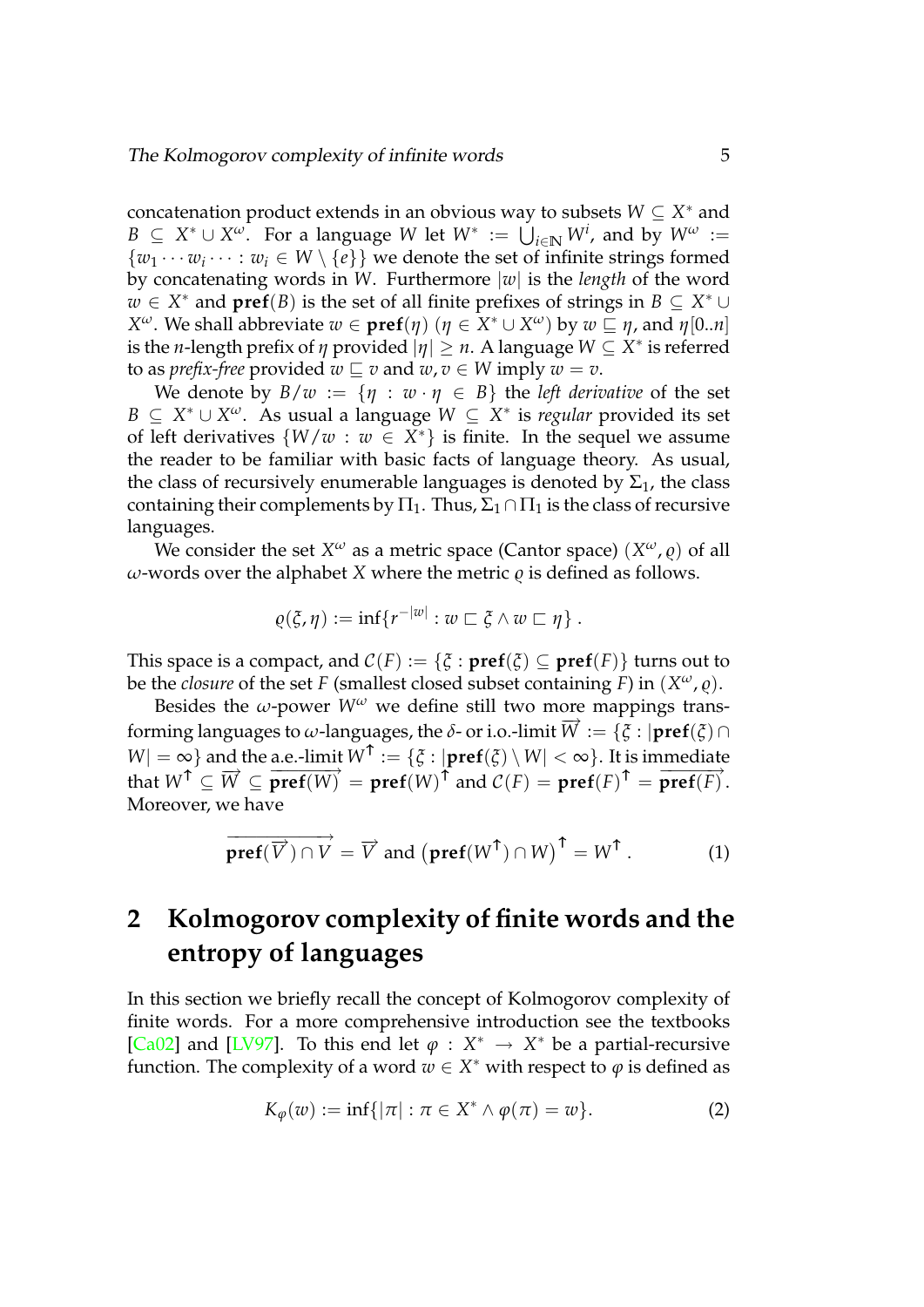It is well known that there is an optimal partial-recursive function  $\mathfrak{U}$ : *X*<sup>\*</sup> → *X*<sup>\*</sup>, that is, a function satisfying that for every partial-recursive function *ϕ*

$$
\exists c_{\varphi} \forall w (w \in X^* \to K_{\mathfrak{U}}(w) \leq K_{\varphi}(w) + c_{\varphi}) \tag{3}
$$

If one considers only partial-recursive functions  $\varphi$  with prefix-free domain  $\mathit{dom}(\varphi) \subseteq X^*$  we obtain in the same way an optimal partial-recursive function C.

**Proposition 1** *There is a partial recursive function*  $\mathfrak{C}: X^* \to X^*$  *with prefixfree domain dom*(C) *such that for every partial-recursive functions ϕ with prefixfree domain dom*( $\varphi$ ) *there is a constant*  $c_{\varphi}$  *such that* 

$$
\forall w(w \in X^* \to K_{\mathfrak{C}}(w) \leq K_{\varphi}(w) + c_{\varphi}).
$$

Following  $[LV97]$  the complexity  $K_{\mathfrak{C}}$  will be called *prefix complexity*.

A third version useful for our considerations is the conditional complexity. Let  $A \in \{N, X^*\}$ , consider a partial-recursive function  $\psi : X^* \times Y^*$  $\mathcal{A} \to X^*$  and set

<span id="page-6-0"></span>
$$
K_{\psi}(w \mid a) := \inf\{|\pi| : \pi \in X^* \wedge \psi(\pi, a) = w\}.
$$
 (4)

Again we have an optimal partial-recursive function  $\mathfrak{A} : X^* \times \mathcal{A} \rightarrow X^*$ satisfying that for every partial-recursive function *ψ*

<span id="page-6-1"></span>
$$
\exists c_{\psi} \forall w \forall a (w \in X^* \land a \in \mathcal{A} \rightarrow K_{\mathfrak{A}}(w \mid a) \leq K_{\psi}(w \mid a) + c_{\psi}).
$$

For this conditional complexity we have the following two properties. The first one is Theorem 1.2 in [\[ZL70\]](#page-23-3) (see also Theorem 2.1.3 in [\[LV97\]](#page-21-3)).

**Theorem 2 (Kolmogorov)** Let  $M \subseteq X^* \times A$  be a recursively enumerable set *such that each section*  $M_a := \{w : (w, a) \in M\}$  *is finite. Then there is a*  $c \in \mathbb{N}$  $\mathcal{L}$  *such that*  $K(w \mid a) \leq \log_r |M_a| + c$  for all  $a \in \mathcal{A}$  and  $w \in M_a$ .

The next theorem is a slight extension of Theorem 2.9 of [\[St93\]](#page-23-0).

**Theorem 3** Let M,  $M' \subseteq X^* \times A$  be recursively enumerable sets such that each  $\mathit{section}\ M'_a := \{w : (w, a) \in M\}$  *is finite, and let*  $s : \mathcal{A} \to \mathbb{N}$  *be a recursive function satisfying*  $|M'_a| \leq s(a)$ *.* 

*Then there is a*  $c \in \mathbb{N}$  *such that*  $K(w \mid a) \leq \log_r(\max\{s(a) - |M_a|, 1\}) + c$ *for all a*  $\in$  *A and*  $w \in M'_a \setminus M_a$ .

**Proof.** We construct a function  $\psi: X^* \times \mathcal{A} \rightarrow X^*$  such that  $K_{\psi}(w \mid a) \leq$  $\log_r(\max\{s(a) - |M_a|, 1\})$  for all  $a \in \mathcal{A}$  and  $w \in M'_a \setminus M_a$ .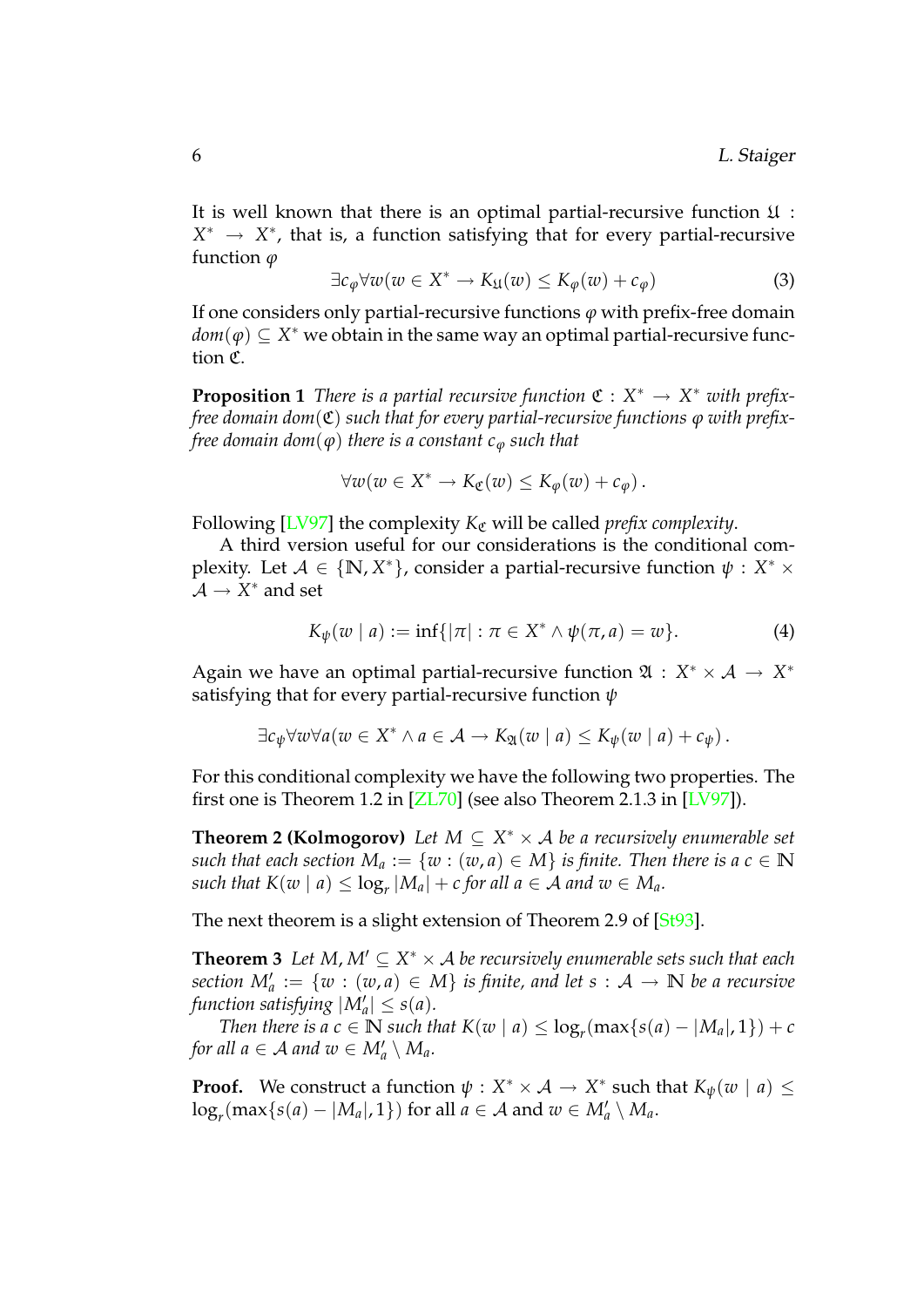Let  $M_a^{(t)} \subseteq M \cap M'$ ,  $t \leq |M_a \cap M'_a|$  be the set of the first *t* elements of the form  $(v, a)$  in the enumeration of  $M \cap M'$ .

For input  $(\pi, a)$  we enumerate  $M$  until we get  $t_0 := \max\{s(a) - r^{|\pi|}, 1\}$ elements of the form  $(w, a)$ . Let  $\pi$  be the *q*th element of  $X^{|\pi|}$  in lexicographical order. Now enumerate  $M'$  until  $q$  elements in  $M'_a \setminus M_a^{(t_0)}$  appear and put  $\psi(\pi, a) := v$  when  $(v, a)$  is this *q*th element.

A special case of the conditional complexity is the *length-conditional complexity*. Here we have a partial-recursive function  $ψ : X^* × \mathbb{N} → X^*$ and set

$$
K_{\psi}(w \mid n) := \inf\{|\pi| : \psi(\pi, n) = w \land |w| = n\}.
$$
 (5)

Again we have an optimal partial-recursive function  $\mathfrak{L}: X^* \times \mathbb{N} \to X^*$ satisfying that for every partial-recursive function *ψ*

$$
\exists c_{\psi} \forall w \forall n (w \in X^* \land n \in \mathbb{N} \to K_{\mathfrak{L}}(w \mid n) \leq K_{\psi}(w \mid n) + c_{\psi}).
$$

The following relation between the optimal functions is obvious.

<span id="page-7-1"></span>
$$
K_{\mathfrak{L}}(w \mid |w|) \leq K_{\mathfrak{U}}(w) + c_1 \leq K_{\mathfrak{C}}(w) + c_2 \tag{6}
$$

holds for all  $w \in X^*$  and constants  $c_1, c_2$  depending only on  $\mathfrak{L}, \mathfrak{U}$  and  $\mathfrak{C}$ . In the sequel we shall fix these optimal functions and denote the corresponding complexities by  $K(\cdot | n)$ , *K* and *H*, respectively.<sup>[1](#page-7-0)</sup>

The inequalities in Eq.  $(6)$  can be, to some extent, reversed (see  $\sqrt{CaO2}$ , [LV97\]](#page-21-3)).

$$
K(w \mid |w|) + 2 \cdot \log_r |w| + c_1 \geq K(w) \text{ and}
$$
  
\n
$$
K(w) + 2 \cdot \log_r |w| + c_2 \geq H(w)
$$
\n(7)

<span id="page-7-3"></span>.

for all  $w \in X^*$  and suitable constants  $c_1, c_2 \in \mathbb{R}$ .

For a language  $W \subseteq X^*$  define its *length-structure function*<sup>[2](#page-7-2)</sup> s $_W: \mathbb{N} \rightarrow \mathbb{N}$ by  $s_W(n) := |W \cap X^n|$  and its *entropy* as (cf. [\[CM58,](#page-21-10) [HP94,](#page-21-11) [St93\]](#page-23-0)),

$$
H_W = \limsup_{n \to \infty} \frac{\log_r(1 + s_W(n))}{n}
$$

Then  $\alpha > H_W$  implies  $\sum$ *w*∈*W r* <sup>−</sup>*α*·|*w*<sup>|</sup> <sup>&</sup>lt; <sup>∞</sup>, and ∑ *w*∈*W r* <sup>−</sup>*α*·|*w*<sup>|</sup> < ∞ implies *α* ≥

 $H_W$ .

We have the following connection between the length-structure function or the entropy of a language *W* ⊆ *X* <sup>∗</sup> and the Kolmogorov complexity of words  $w \in W$ . The first one is a simple counting argument.

<span id="page-7-0"></span><sup>&</sup>lt;sup>1</sup>This follows the notation of [\[Ca02\]](#page-21-2) whereas [\[LV97\]](#page-21-3) uses *C* for the usual complexity and *K* for the prefix complexity.

<span id="page-7-2"></span><sup>2</sup>This function is not to be confused with the *Kolmogorov structure function* defined e.g. in [\[LV97,](#page-21-3) Section 2.2.2].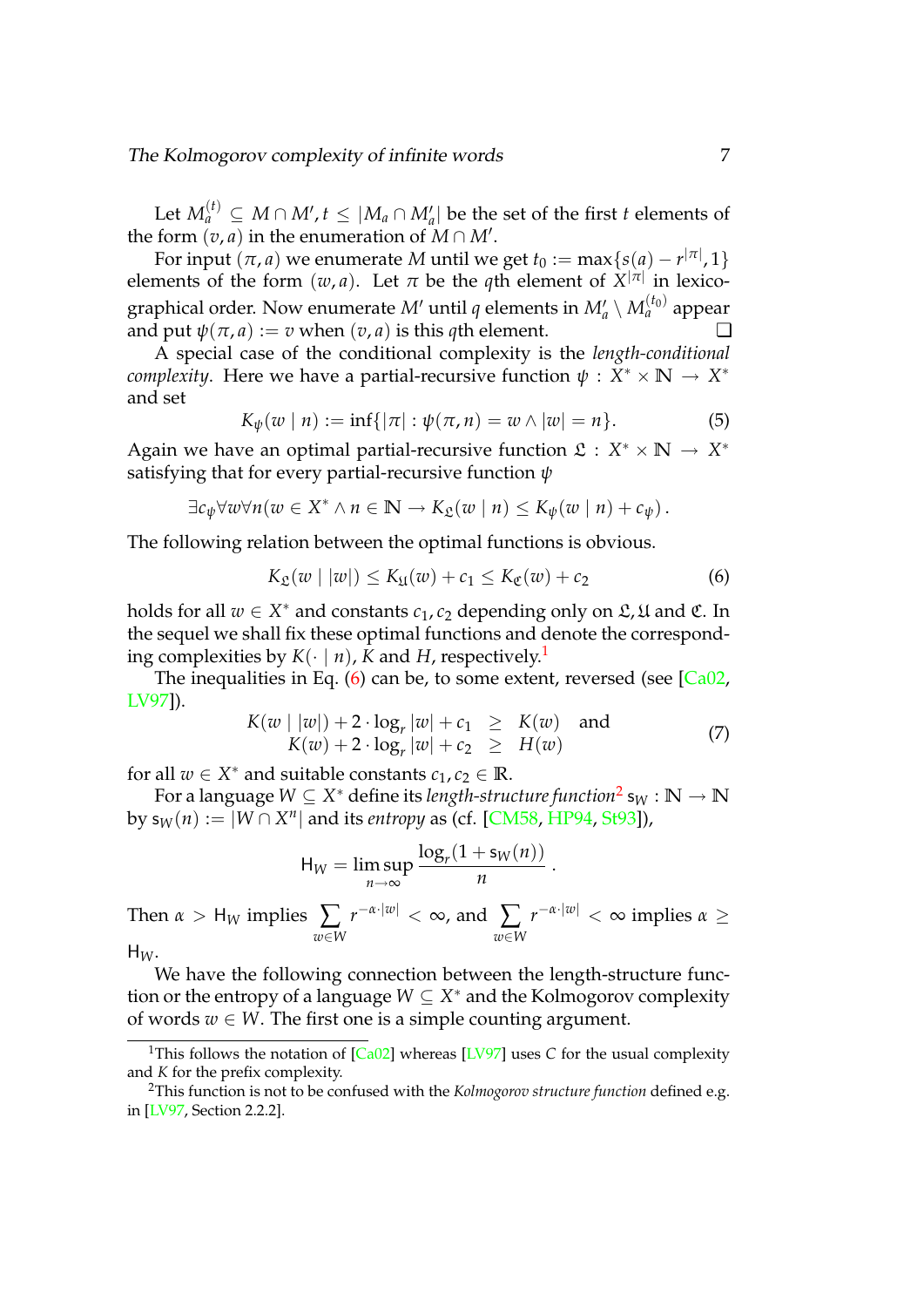**Corollary 4** If  $W \subseteq X^*$  and  $W \cap X^n \neq \emptyset$  then  $K(w_n \mid n) \geq \log_r s_W(n)$  for *some*  $w_n \in W \cap X^n$ .

The next one is an easy consequence of Theorems [2](#page-6-0) and [3.](#page-6-1)

**Corollary 5** *If*  $W \in \Sigma_1 \cup \Pi_1$  *then there is a c* > 0 *such that* 

<span id="page-8-5"></span><span id="page-8-4"></span>
$$
\forall w(w \in W \rightarrow K(w \mid |w|) \leq \log_r s_W(|w|) + c).
$$

In a similar way one can prove

**Corollary 6** *If*  $W \in \Sigma_1 \cap \Pi_1$  *then there is a c* > 0 *such that* 

$$
\forall w (w \in W \to K(w) \leq \log_r \sum_{i=0}^{|w|} \mathsf{s}_W(i) + c).
$$

We conclude this introductory section with the consideration of the sets  $W_{\alpha} := \{w : K(w) < \alpha \cdot |w|\}.$  A simple counting argument shows that

<span id="page-8-3"></span><span id="page-8-2"></span>
$$
H_{W_{\alpha}} \leq \alpha \text{ for } 0 \leq \alpha \leq 1. \tag{8}
$$

For certain  $\alpha \in [0,1]$  the sets  $W_\alpha$  can be effectively described. To this end we mention that a real number  $\alpha \in [0,1]$  is called *left-computable*<sup>[3](#page-8-1)</sup> provided  $\{(p,q): p,q \in \mathbb{N} \wedge \frac{p}{q} < \alpha\} \in \Sigma_1.$ 

**Lemma 7** *If*  $\alpha \in [0, 1]$  *is left-computable then*  $W_{\alpha} \in \Sigma_1$ *.* 

The proof is by standard methods of computable analysis (see e.g. [\[We00\]](#page-23-6)). It uses the well-known fact (see e.g. [\[Ca02,](#page-21-2) [LV97\]](#page-21-3)) that the set  $\{(w, k) : k \in$  $\mathbb{N} \land k \geq K(w)$ } is recursively enumerable.

It should be mentioned that Eq. [\(8\)](#page-8-2) and Lemma [7](#page-8-3) hold also if we replace *K* by one of the complexities  $K(\cdot | n)$  and *H*.

### <span id="page-8-0"></span>**3 Sets of infinite words and their dimensions**

In this section we define the various size measures (dimensions) related to Kolmogorov complexity, and we show how these dimensions are related to the entropy of languages. We start with the simplest one, the box counting dimension.

<span id="page-8-1"></span><sup>3</sup>These numbers are also called *semi-computable from below*.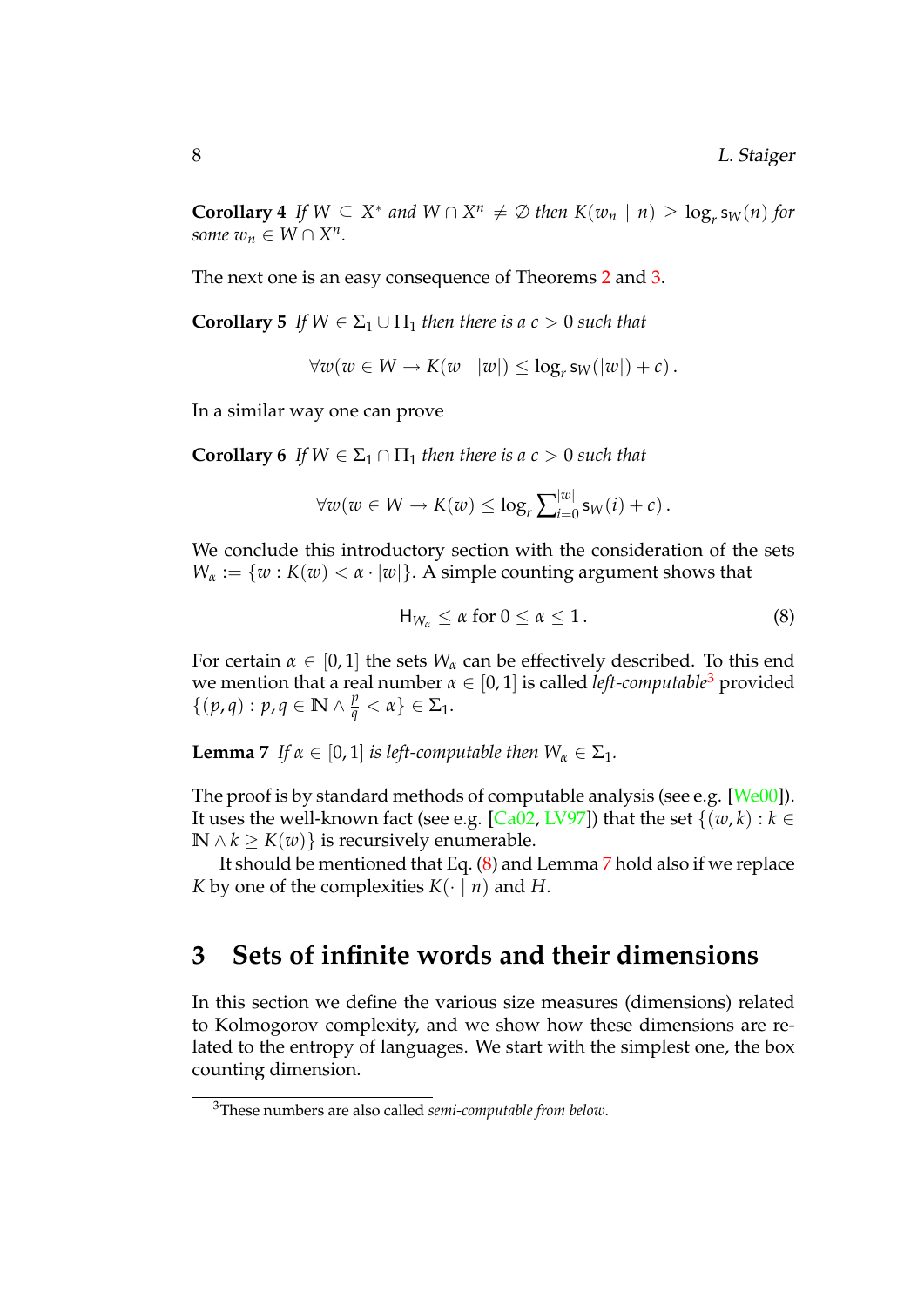The Kolmogorov complexity of infinite words 9

**Definition 8** Let  $F \subseteq X^{\omega}$ . The quantities

$$
\frac{\dim_{\mathrm{B}} F}{\dim_{\mathrm{B}} F} = \liminf_{n \to \infty} \frac{\frac{\log_{r}(\mathbf{s}_{\mathbf{pref}(F)}(n)+1)}{n}}{\frac{\log_{r}(\mathbf{s}_{\mathbf{pref}(F)}(n)+1)}{n}} = \mathsf{H}_{\mathbf{pref}(F)}
$$

*are called the lower and upper Minkowski (or box counting) dimension of F, respectively.*

Since  $\text{pref}(F) = \text{pref}(\mathcal{C}(F))$ , we have  $\dim_\text{B} F = \dim_\text{B} \mathcal{C}(F)$  and  $\dim_\text{B} F =$  $\overline{\dim}_{\mathrm{B}} C(F)$ .

Next we recall the definition of the Hausdorff measure and Hausdorff dimension of a subset of  $(X^{\omega}, \varrho)$  (see e.g. [\[Fa90\]](#page-21-4)). In the setting of languages this can be read as follows (see [\[St93,](#page-23-0) [St98\]](#page-23-5)). For *F* ⊆ *X <sup>ω</sup>* and  $0 \leq \alpha \leq 1$  the equation

<span id="page-9-1"></span>
$$
\mathbb{L}_{\alpha}(F) := \lim_{l \to \infty} \inf \left\{ \sum_{w \in W} r^{-\alpha \cdot |w|} : F \subseteq W \cdot X^{\omega} \wedge \forall w (w \in W \to |w| \ge l) \right\} \tag{9}
$$

defines the *α-dimensional metric outer measure* on *X <sup>ω</sup>*. **L***<sup>α</sup>* satisfies the following (For a typical plot of **L***α*(*F*) as a function of *α* see Figure [1](#page-9-0) below.).

**Corollary 9** *If*  $\mathbb{L}_{\alpha}(F) < \infty$  *then*  $\mathbb{L}_{\alpha+\varepsilon}(F) = 0$  *for all*  $\varepsilon > 0$ *.* 



<span id="page-9-0"></span>

Then the *Hausdorff dimension* of *F* is defined as

 $\dim_\text{H} F := \sup \{ \alpha : \alpha = 0 \vee \mathbb{L}_\alpha(F) = \infty \} = \inf \{ \alpha : \mathbb{L}_\alpha(F) = 0 \}.$ 

For the definition of the *packing dimension* dim<sub>P</sub> we use its characterisation as modified upper box counting dimension  $\overline{\dim}_{MB}$  (see [\[Fa90\]](#page-21-4)).

$$
\dim_{\mathrm{P}} F := \overline{\dim}_{\mathrm{MB}} F = \inf \{ \sup_{i \in \mathbb{N}} \overline{\dim}_{\mathrm{B}} F_i : \bigcup_{i \in \mathbb{N}} F_i \supseteq F \}
$$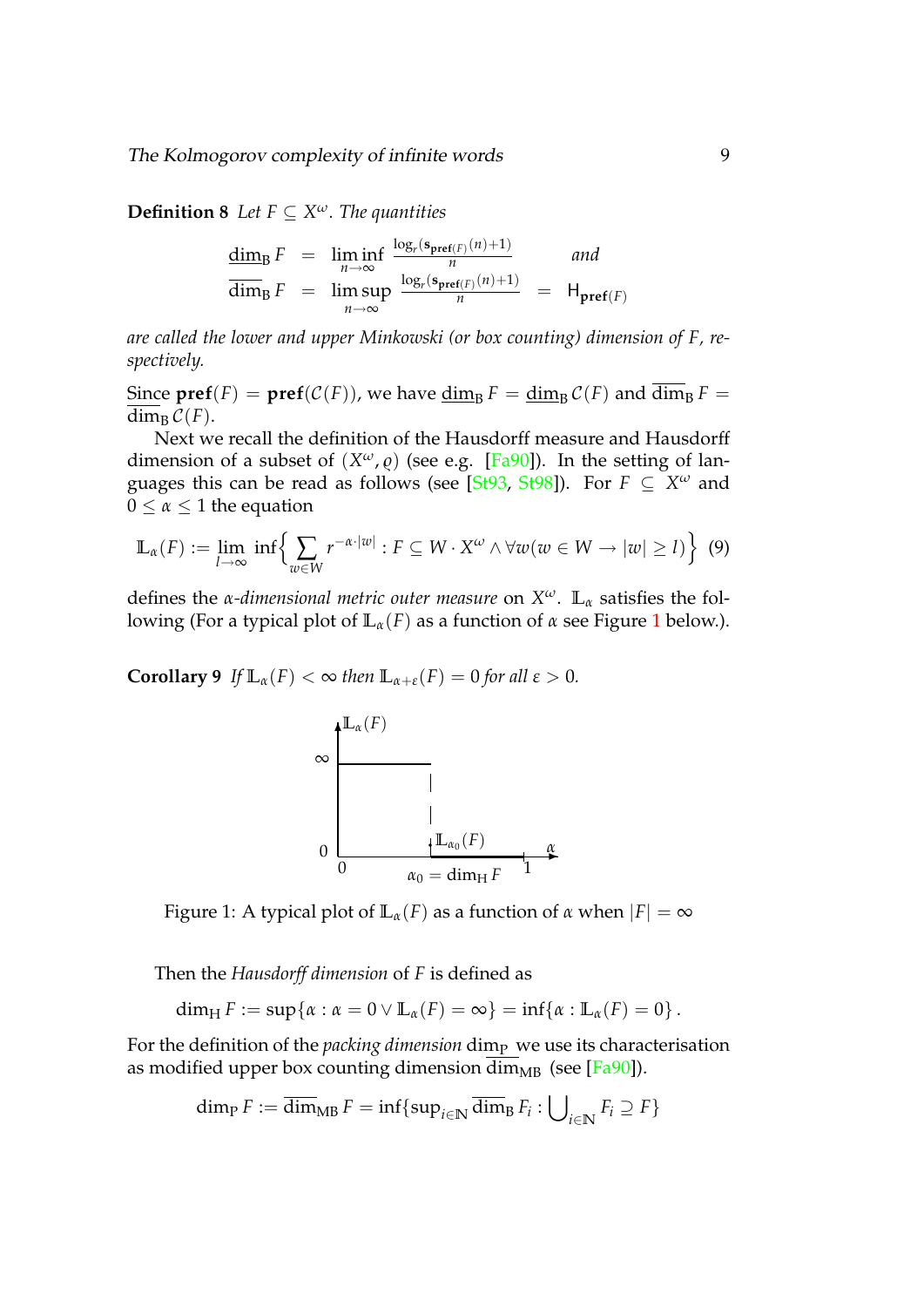The following properties of the just introduced dimensions should be mentioned. First,

$$
\dim_{\mathrm{H}} F \leq \underline{\dim}_{\mathrm{B}} F \leq \overline{\dim}_{\mathrm{B}} F \text{ and } \dim_{\mathrm{H}} F \leq \dim_{\mathrm{P}} F \leq \overline{\dim}_{\mathrm{B}} F.
$$

Every dimension is monotone, that is,  $E \subseteq F$  implies dim  $E \le \dim F$  and shift invariant, that is, dim  $w \cdot F = \dim F$ . Moreover  $\overline{\dim}_B$ , dim<sub>P</sub>, dim<sub>H</sub> have the following properties.

$$
\overline{\dim}_{B} (E \cup F) = \max \{ \overline{\dim}_{B} E, \overline{\dim}_{B} F \} \text{ and}
$$
  

$$
\dim(\bigcup_{i \in \mathbb{N}} F_i) = \sup_{i \in \mathbb{N}} \dim F_i \text{ for } \dim \in \{ \dim_{P}, \dim_{H} \}
$$

That is, the upper box counting dimension is stable, and Hausdorff and packing dimension are countably stable.

Finally, we give a connection to the entropy of languages (see [\[St93\]](#page-23-0)). We start with some simple inequalities.

$$
\dim_{\mathrm{H}} \overrightarrow{V} \leq \mathrm{H}_{V} \tag{10}
$$

<span id="page-10-1"></span><span id="page-10-0"></span>
$$
\dim_{\mathrm{P}} W^{\uparrow} \leq H_W \tag{11}
$$

**Proof.** In order to prove Eq. [\(10\)](#page-10-0) we show that  $\alpha > H_V$  implies  $\mathbb{L}_{\alpha}(\overrightarrow{V}) = 0$ .

If  $\alpha > H_V$  then  $\sum_{v \in V} r^{-\alpha \cdot |v|} < \infty$ . Define  $V^{(i)} := \{v : v \in V \wedge |\textbf{pref}(v) \cap$  $|V| = i + 1$ , that is,  $V^{(i)}$  is the set of words in *V* having exactly *i* proper prefixes in *V*. By construction  $V^{(i)} \cdot X^{\omega} \supseteq \overrightarrow{V}$ , and  $V = \bigcup_{i \in \mathbb{N}} V^{(i)}$  is a disjoint union. Now, Eq. [\(9\)](#page-9-1) shows that  $\mathbb{L}_{\alpha}(\overrightarrow{V}) \leq \sum_{v \in V^{(i)}} r^{-\alpha \cdot |v|}$ . The latter tends to zero as *i* approaches infinity.

To show Eq. [\(11\)](#page-10-0) we observe that  $W^{\uparrow} = \bigcup_{w \in X^*} E_w$  where  $E_w := \{\xi :$  $\textbf{pref}(\xi)\subseteq\textbf{pref}(w)\cup(W\cap w\cdot X^*)\}.$  It is readily seen that  $\overline{\dim}_{\text{B}}E_w\leq \textsf{H}_W.$ Thus dim<sub>p</sub>  $W^{\uparrow}$  < H<sub>W</sub>.  $\square$ 

These inequalities can, to some extent, be reversed (cf. [\[Ro70,](#page-22-10) [St93\]](#page-23-0)).

**Lemma 10** *Let*  $F \subseteq X^{\omega}$ *. Then* 

$$
\dim_{\mathrm{H}} F = \inf \{ \mathrm{H}_V : F \subseteq \overrightarrow{V} \} \quad \text{and} \quad \dim_{\mathrm{P}} F = \inf \{ \mathrm{H}_W : F \subseteq W^\uparrow \} \, .
$$

For the sake of completeness we give a short proof.

**Proof.** In view of Eq. [\(10\)](#page-10-0) and [\(11\)](#page-10-0) the inequalities " $\leq$ " are obvious.

Let  $\alpha > \dim_{\mathrm{H}} F$ . Then  $\mathbb{L}_{\alpha}(F) = 0$ . Consequently, for every  $i \in \mathbb{N}$ there is a  $V_i \subseteq X^*$  such that  $F \subseteq V_i \cdot X^\omega$  and  $\sum_{w \in V_i} r^{-\alpha \cdot |w|} \leq 2^{-i}$ . Then  $\sum_{w \in V} r^{-\alpha \cdot |w|} < \infty$  for  $V := \bigcup_{i \in \mathbb{N}} V_i$ . Thus  $H_V \leq \alpha$  and, moreover,  $F \subseteq \overrightarrow{V}$ , since  $w \in V_i$  implies  $|w| \geq \frac{\log_r 2}{\alpha}$  $\frac{Br^2}{\alpha}$ . This completes the proof of the first identity.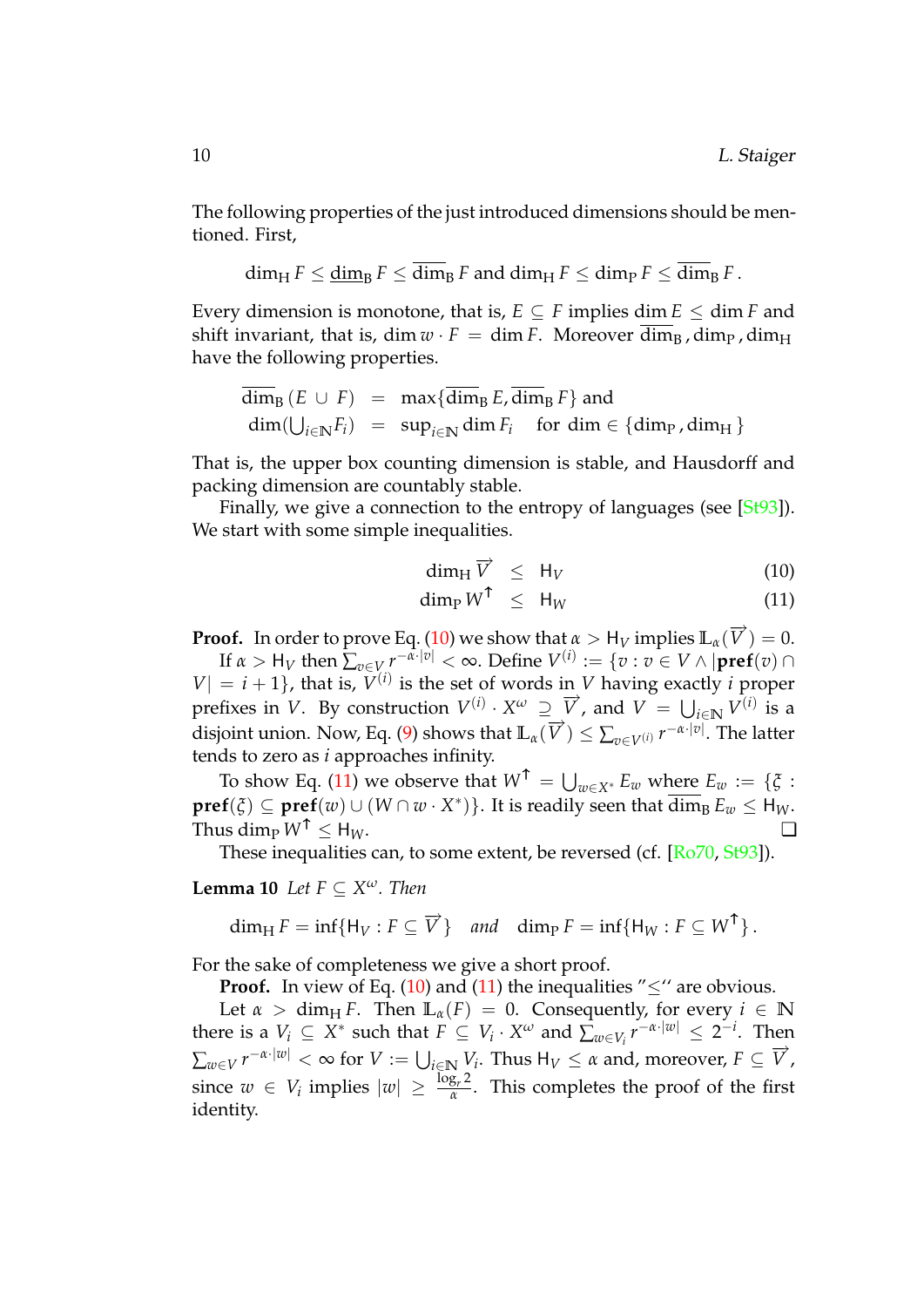For the proof of the second assertion it suffices to show that dim<sub>P</sub>  $F \geq$  $\inf\{H_W : F \subseteq W^{\uparrow}\}\$ . We start with a covering  $\bigcup_{i \in \mathbb{N}} F_i \supseteq F$  satisfying  $\sup_{i\in\mathbb{N}}\overline{\dim}_{\text{B}} F_i \leq \dim_{\text{P}} F + \varepsilon$ . Since  $\overline{\dim}_{\text{B}} \bigcup_{i=0}^n F_i = \max_{0\leq i\leq n}\overline{\dim}_{\text{B}} F_i$ , we may assume that  $F_i \subseteq F_{i+1}$ . This implies  $\sup_{i \in \mathbb{N}} \dim_\text{B} F_i = \lim_{i \to \infty} \dim_\text{B} F_i$ . Define a family of natural numbers  $(n_i)_{i \in \mathbb{N}}$  as follows:

1. 
$$
n_i < n_{i+1}
$$
, and

2.  $\frac{\log_r s_{\text{pref}(F_i)}(n)}{n} \le \overline{\dim}_{\text{B}} F_i + 2^{-i} \text{ for all } n \ge n_i.$ 

This is possible, because  $\overline{\dim}_{\text{B}} F_i = \limsup_{n \to \infty} \frac{\log_r s_{F_i}(n)}{n}$  $\frac{r_i(0)}{n}$ .

Now define *W* in the following way:  $W \cap X^n := \textbf{pref}(F_i) \cap X^n$  for  $n_i \leq$  $n < n_{i+1}$ . Since  $F_i \subseteq F_{i+1}$ ,  $\xi \in F_i$  implies  $|\textbf{pref}(\xi) \setminus W| \leq n_i$ , whence *<sup>ξ</sup>* <sup>∈</sup> *<sup>W</sup>*↑.

Then  $\frac{\log_r s_W(n)}{n} \le \frac{\log_r s_{F_i}(n)}{n} \le \frac{\dim_B F_i + 2^{-i}$  whenever  $n_{i+1} > n \ge n_i$ , and, consequently,  $H_W \le \sup_{i \in \mathbb{N}} \overline{\dim}_B F_i \le \dim_P F + \varepsilon$ .

Lemma [10](#page-10-1) proves close connections between the Hausdorff dimension of an  $\omega$ -language and the limit  $\vec{V}$ , on the one hand, and the packing dimension and the limit *W*↑, on the other hand. In the next section we shall prove similar connections between two version of Kolmogorov complexity and the limit-operations  $\vec{V}$  and  $W^{\uparrow}$ .

## <span id="page-11-0"></span>**4 General bounds on Kolmogorov complexity by dimensions**

The Kolmogorov complexity of an infinite word  $\xi \in X^\omega$  is a function  $k : \mathbb{N} \to \mathbb{N}$  mapping the *n*-length prefix  $\xi[0..n]$  of  $\xi$  to its corresponding complexity  $K(\xi[0..n])$  (or  $H(\xi[0..n])$  or  $K(\xi[0..n] \mid n)$ , respectively) (see [\[Da74\]](#page-21-5)). A large part of investigations deals with the following first order approximations of the complexity of individual *ω*-words and sets of *ω*-words:

$$
\kappa(\xi) := \limsup_{n \to \infty} \frac{K(\xi[0..n])}{n}, \quad \kappa(F) := \sup_{\xi \in F} \kappa(\xi) \quad \text{and}
$$
\n
$$
\underline{\kappa}(\xi) := \liminf_{n \to \infty} \frac{K(\xi[0..n])}{n}, \quad \underline{\kappa}(F) := \sup_{\xi \in F} \underline{\kappa}(\xi)
$$

which will be referred to as the *upper* and *lower Kolmogorov complexity* of *ξ* or *F*, respectively. Observe that *κ* and *κ* are independent of the chosen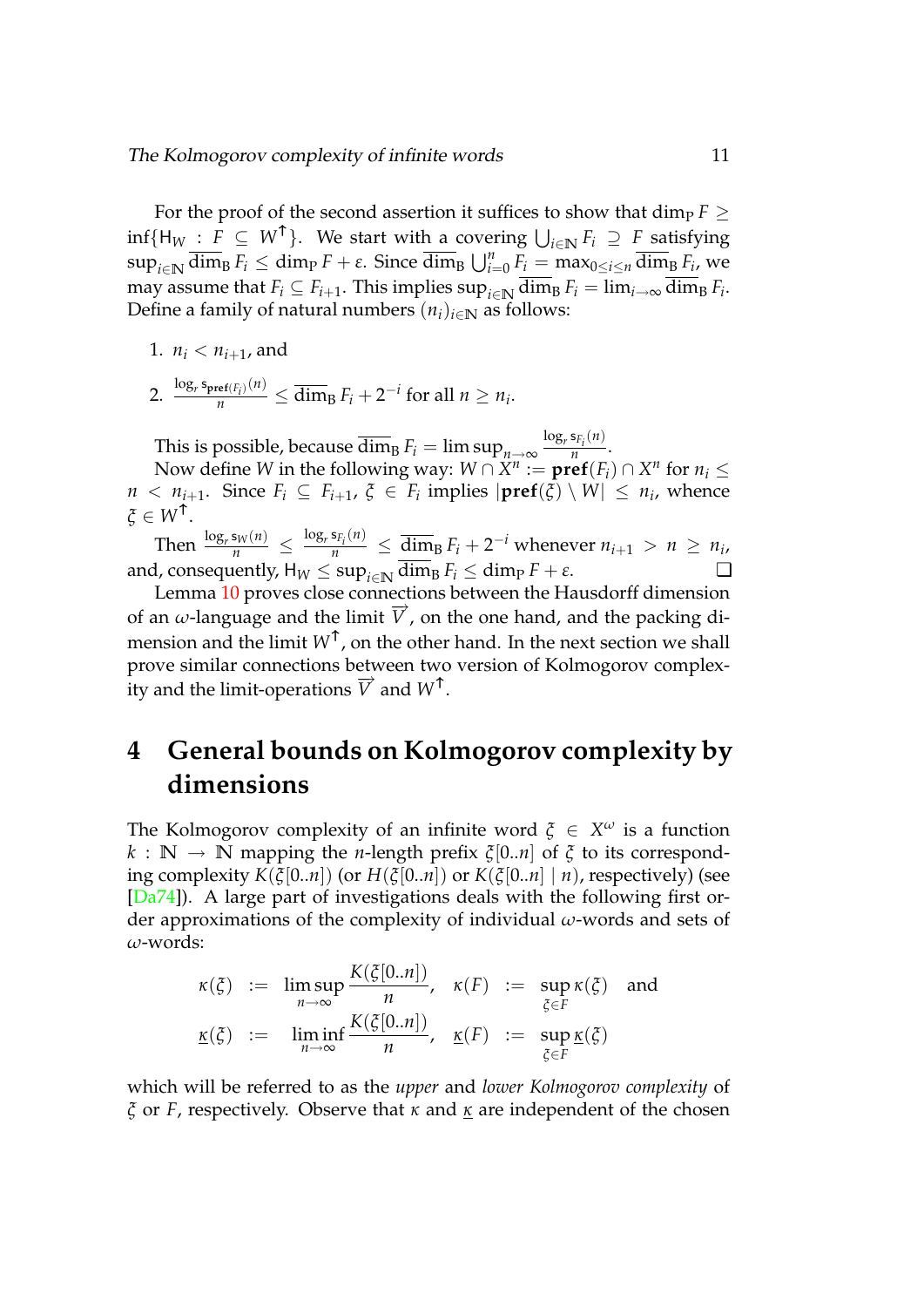word complexity *K*, *H* or  $K(\cdot | n)$ .

We obtain the following connection to the languages *Wα*.

<span id="page-12-1"></span>
$$
\{\xi : \underline{\kappa}(\xi) \le \alpha\} = \bigcap_{\gamma > \alpha} \overrightarrow{W_{\gamma}} \text{ and } \{\xi : \kappa(\xi) \le \alpha\} = \bigcap_{\gamma > \alpha} W_{\gamma}^{\uparrow} \tag{12}
$$

**Proof.** The inequalities  $\{\xi : \underline{\kappa}(\xi) \le \alpha\} \subseteq \overrightarrow{W_{\gamma}}$  and  $\{\xi : \kappa(\xi) \le \alpha\} \subseteq \overrightarrow{W_{\gamma}}$ , for  $\alpha < \gamma$ , are immediate from the definitions.

To show the reverse inclusions let  $\zeta \in \bigcap_{\gamma > \alpha} \overline{W_{\gamma}}$ . Then for every  $\varepsilon > 0$ there are infinitely many  $n \in \mathbb{N}$  such that  $K(\xi[0..n]) < (\alpha + \varepsilon) \cdot n$ . Conse $p$  quently,  $\liminf_{w\to \xi} \frac{K(\xi[0..n])}{n} \leq \alpha+\varepsilon$ . Since  $\varepsilon>0$  was chosen arbitrarily, the assertion is proved.

The proof of the other part is similar.  $□$ 

Now, from Eq. [\(12\)](#page-12-1) and the upper bound of Corollary [5](#page-8-4) one obtains the following characterisation of  $\underline{\kappa}(F)$  and  $\kappa(F)$  similar to the relation between entropy and dimension in Lemma [10.](#page-10-1) For the case  $W \in \Sigma_1$  this lemma was proved in [\[Hi05,](#page-21-9) Lemma 5.5] (see also [\[AH04\]](#page-20-1)) in a different manner.

#### **Lemma 11**

 $\underline{\kappa}(F) = \inf \{ H_V : F \subseteq \overrightarrow{V} \land V \in \Sigma_1 \cup \Pi_1 \} = \inf \{ H_V : F \subseteq \overrightarrow{V} \land V \in \Sigma_1 \}$  $\kappa(F) = \inf \{ H_W : F \subseteq W^\uparrow \land W \in \Sigma_1 \cup \Pi_1 \} = \inf \{ H_W : F \subseteq W^\uparrow \land W \in \Sigma_1 \}$ 

**Proof.** The inequalities "<" are immediate from Corollary [5.](#page-8-4)

To show the converse inequality for *κ* observe that Eqs. [\(12\)](#page-12-1) and [\(8\)](#page-8-2) imply *κ*(*F*) = inf{*γ* : *γ* > *κ*(*F*) ∧ *γ* is left-computable}

 $\geq \inf \{ H_{W_\gamma} : \gamma > \underline{\kappa}(F) \wedge \gamma \text{ is left-computable} \}.$ 

In view of Lemma [7](#page-8-3)  $W_{\gamma} \in \Sigma_1$  if only  $\gamma$  is left-computable. Thus the required inequality  $\underline{\kappa}(F) \ge \inf \{ H_V : F \subseteq \overrightarrow{V} \land V \in \Sigma_1 \}$  follows.

The case of  $\kappa(F)$  is proved in the same way.  $\Box$ 

<span id="page-12-2"></span>

Here Lemma [11](#page-12-2) proves a similar connection between lower and upper Kolmogorov complexity and the limit-operations  $\overrightarrow{V}$  or  $W^{\uparrow}$  as Lemma [10](#page-10-1) did for Hausdorff and packing dimensions. In the sequel, these results will be used to obtain bounds on the Kolmogorov complexity of infinite strings via Hausdorff or packing dimension.

#### <span id="page-12-0"></span>**4.1 Lower bounds**

<span id="page-12-3"></span>It seems to be an obvious matter that similar to Corollary [4](#page-7-3) large sets contain complex elements. This is established by the following lower bounds on *κ* and *κ* which were proved originally in [\[Ry86,](#page-22-3) Theorem 2] and [\[AH04\]](#page-20-1), respectively.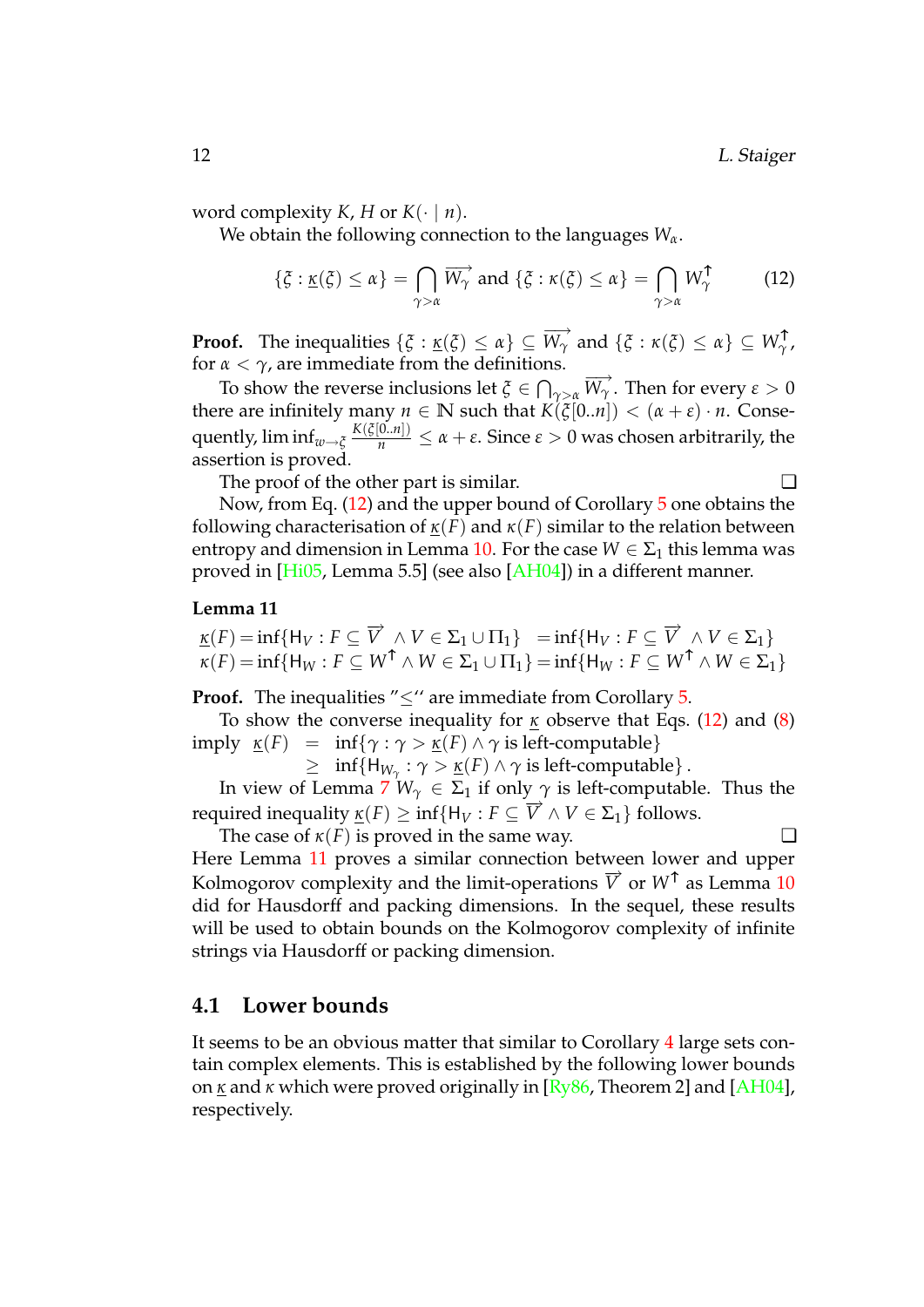**Theorem 12 ([\[Ry86,](#page-22-3) [AH04\]](#page-20-1))** dim<sub>H</sub>  $F \leq \kappa(F)$  and dim<sub>P</sub>  $F \leq \kappa(F)$ 

The proof is an easy consequence of Lemmas [10](#page-10-1) and [11.](#page-12-2)

For the complexity functions derived from  $H(\xi[0..n])$  or  $K(\xi[0..n] \mid n)$ we obtain the following refined lower bounds.

**Theorem 13 ([\[St93,](#page-23-0) [CS06\]](#page-21-8))** Let  $F \subseteq X^{\omega}$  and  $\mathbb{L}_{\alpha}(F) > 0$ .

- <span id="page-13-1"></span>*1. Then for every f* :  $\mathbb{N} \to \mathbb{N}$  *satisfying*  $\sum_{n \in \mathbb{N}} r^{-f(n)} < \infty$  *there is a*  $\xi \in F$ *such that*  $K(\xi[0..n] \mid n) \geq_{\text{ae}} \alpha \cdot n - f(n)$ .
- *2. Then there is a*  $\xi \in F$  *such that*  $H(\xi[0..n]) >_{\text{ae}} \alpha \cdot n c$  for some constant  $c \in \mathbb{R}$ *.*

For subsets which have not necessarily non-null *α*-dimensional measure but have certain structure properties we obtain also a tighter bound than the one given in the first inequality of Theorem [12.](#page-12-3)

The first one of these classes will referred to as balanced subsets of *X ω*. In the subsequent Sections [5.1](#page-16-1) and [5.2](#page-17-0) we will introduce two more of those classes.

We call a function  $g : \mathbb{N} \to \mathbb{N}$  of *sub-exponential growth* provided

$$
\lim_{n\to\infty} g(n) \cdot (1+\varepsilon)^{-n} = 0 \text{ for all } \varepsilon > 0.
$$

A subset  $F \subseteq X^{\omega}$  is called *balanced* iff there is a function *g* of subexponential growth such that for all  $w \in X^*$  the left derivative  $\overline{F}/w$  satisfies

$$
\mathbf{s}_{F/w}(n) \leq g(|w|) \cdot \frac{\mathbf{s}_{\mathbf{pref}(F)}(n+|w|)}{\mathbf{s}_{\mathbf{pref}(F)}(|w|)} = g(|w|) \cdot \frac{\sum_{|v|=|w|} \mathbf{s}_{\mathbf{pref}(F/v)}(|w|)}{\mathbf{s}_{\mathbf{pref}(F)}(|w|)}
$$

for all  $n \in \mathbb{N}$ . Balanced sets have the property that the length-structure function of the nonempty derivatives  $(F/v)|_{v|=m}$  do not exceed their average too much. In view of this property we obtain the following theorems (see [\[St89\]](#page-23-7) and [\[vL87,](#page-23-1) [St93\]](#page-23-0)).

**Theorem 14 ([\[St89\]](#page-23-7))** If  $F \subseteq X^\omega$  is balanced and closed then  $\dim_\text{H} F = \underline{\dim}_\text{B} F$ .

<span id="page-13-0"></span>**Theorem 15** If  $F \subseteq X^\omega$  is balanced and closed then there is a  $\xi \in F$  such that

$$
K(\xi[0..n] \mid n) \geq_{\text{ae}} \dim_{\text{H}} F \cdot n - o(n).
$$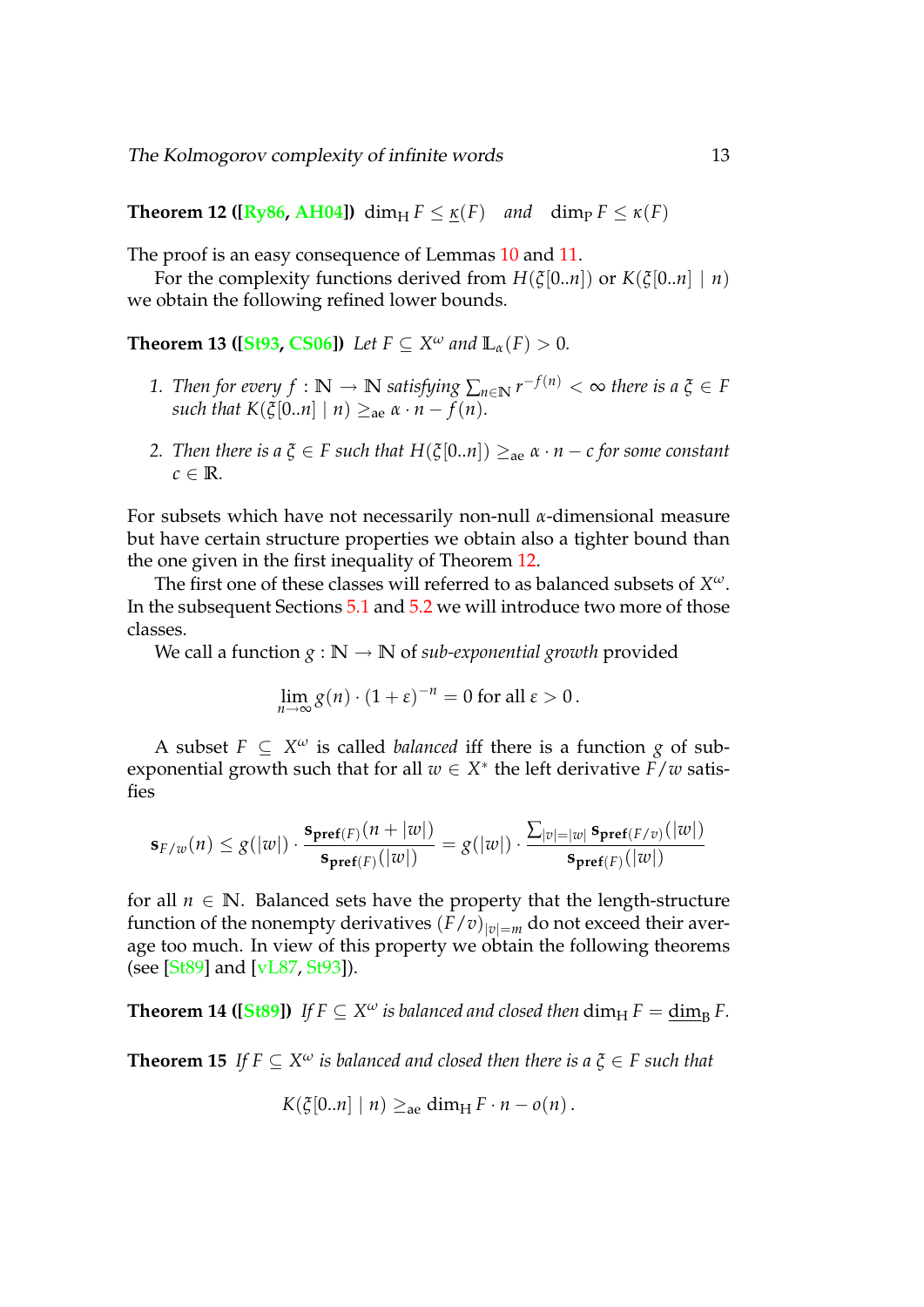#### <span id="page-14-0"></span>**4.2 Upper bounds**

After the derivation of lower bounds on the Kolmogorov complexity of infinite words we turn to upper bounds. Here we need some computational constraints on the set *F*. To this end we introduce the low classes of the arithmetical hierarchy of *ω*-languages (see e.g. [\[Ro67,](#page-22-11) [St97a\]](#page-23-8)).

**Definition 16 (** $\Pi_1$ **-definable**  $\omega$ -languages)  $F \subseteq X^{\omega}$  *is*  $\Pi_1$ -definable *if and only if there is a recursive language*  $W_F \subseteq X^*$  $(W_F \in \Sigma_1 \cap \Pi_1)$  *such that* 

 $\zeta \in F \longleftrightarrow \forall w(w \sqsubset \zeta \to w \in W_F)$ .

**Definition 17 (** $\Sigma_2$ -definable  $\omega$ -languages)  $F \subseteq X^{\omega}$  *is*  $\Sigma_2$ -definable *if and only if there is a recursive set*  $M_F \subseteq \bar{\mathbb{N}} \times \overline{X}^*$  *such that* 

<span id="page-14-1"></span>
$$
\xi \in F \quad \longleftrightarrow \quad \exists i (i \in \mathbb{N} \land \forall w (w \sqsubset \xi : (i, w) \in M_F)).
$$

The other classes are defined in a similar way. Observe that we can characterise several classes by recursive or recursively enumerable languages (see [\[Sc71,](#page-22-6) [St86,](#page-23-9) [St97a\]](#page-23-8)).

**Lemma 18** *For the classes*  $\Sigma_1$ ,  $\Pi_1$ ,  $\Sigma_2$  *and*  $\Pi_2$  *of the arithmetical hierarchy of ω-languages in X<sup>ω</sup> the following identities hold true.*

$$
\Sigma_1 = \{ W \cdot X^{\omega} : W \subseteq X^* \wedge W \in \Sigma_1 \cap \Pi_1 \}
$$
  
\n
$$
\Pi_1 = \{ F : F \text{ is closed in } (X^{\omega}, \varrho) \wedge \text{pref}(F) \in \Pi_1 \}
$$
  
\n
$$
\Sigma_2 = \{ F : \exists W (W \subseteq X^* \wedge W \in \Sigma_1 \cap \Pi_1 \wedge F = W^{\uparrow}) \}
$$
  
\n
$$
\Pi_2 = \{ F : \exists W (W \subseteq X^* \wedge W \in \Sigma_1 \cap \Pi_1 \wedge F = \overrightarrow{W}) \}
$$

Other classes of interest are the following ones which are defined similar to the characterisation of  $\Pi_1$  in Lemma [18.](#page-14-1)

$$
\mathfrak{P} = \{F : F \text{ is closed in } (X^{\omega}, \varrho) \land \text{pref}(F) \in \Pi_2\}
$$
  

$$
\mathfrak{S} = \{F : F \text{ is closed in } (X^{\omega}, \varrho) \land \text{pref}(F) \in \Sigma_1\}
$$

Figure [2](#page-15-0) presents the inclusion relation between these classes. All inclusions are proper,  $\Sigma_2$  and  $\mathfrak{S}$  are incomparable, and  $\Sigma_1$  is not included in P. For instance, in Example 1.15 of [\[St93\]](#page-23-0) *ω*-languages *E* ∈ S \ **Σ**<sup>2</sup> and  $F \in \Pi_1 \setminus \mathfrak{S}$  are given, and  $\Sigma_1 \nsubseteq \mathfrak{P}$  follows from the fact that  $\mathfrak{P}$  contains only closed sets.

<span id="page-14-2"></span>First we obtain an exact estimate for  $\kappa(F)$  if *F* is  $\Sigma_2$ -definable (see Theorem 5 of [\[St98\]](#page-23-5)).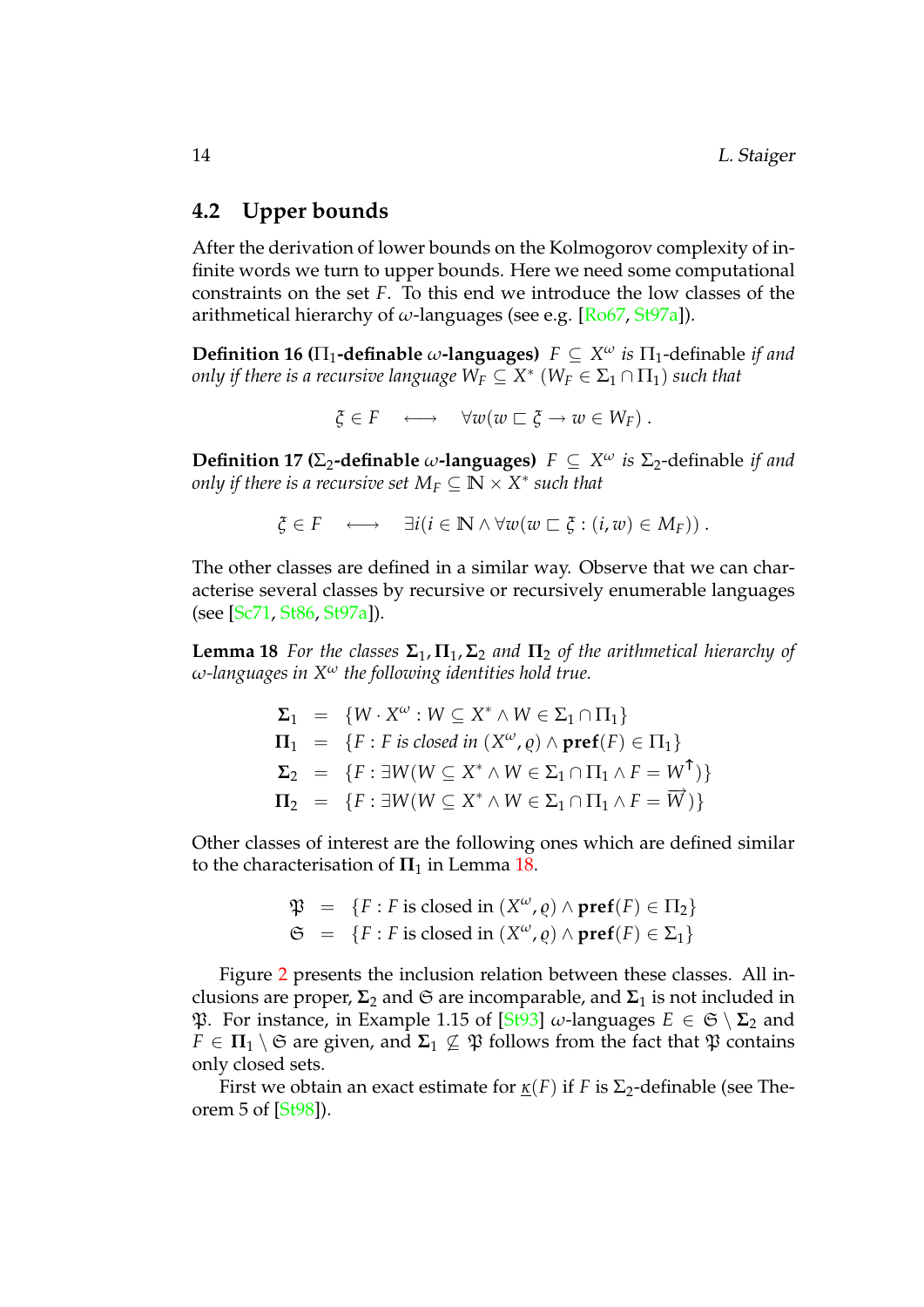

<span id="page-15-0"></span>Figure 2: Inclusion relations between various classes of *ω*-languages  $(B(K))$  denotes the closure of **K** under Boolean operations)

**Theorem 19** *If*  $F \subseteq X^{\omega}$  *is*  $\Sigma_2$ -definable then

<span id="page-15-2"></span><span id="page-15-1"></span>
$$
\dim_{\mathrm{H}} F = \sup \{ \underline{\kappa}(\xi) : \xi \in F \}.
$$

Theorem [19](#page-14-2) cannot be extended to higher classes of the arithmetical hierarchy. The proof of Lemma 6 in [\[St98\]](#page-23-5) shows the following.

**Lemma 20** *There are a countable subset*  $E \in \mathfrak{S}$  *and an*  $F \in \Pi_1$  *such that*  $E \cap$  $F = \{\zeta\}$ , for some  $\zeta \in X^\omega$ ,  $\underline{\kappa}(\xi) = 1$  for all  $\xi \in F$ , and  $\kappa(\xi) = 0$  for all *ξ* ∈ *E* \ *F.*

Thus, for the *ω*-language *E* in Lemma [20](#page-15-1) we have  $\underline{\kappa}(\zeta) = \underline{\kappa}(E) = 1$ whereas dim<sub>H</sub>  $E = \dim_{P} E = 0$  as *E* is countable. This shows also that the set *E* given in Lemma [20](#page-15-1) is another witness for  $\mathfrak{S} \setminus \Sigma_2 \neq \emptyset$ .

<span id="page-15-3"></span>For sets in  $\mathfrak S$  we obtain an upper bound via Corollary [5.](#page-8-4)

**Lemma 21** *If*  $E \in \mathfrak{S}$  *then*  $\underline{\kappa}(E) \le \underline{\dim}_{\mathrm{B}} E$ .

Similarly one obtains the following.

**Lemma 22** *If*  $E \in \mathfrak{S} \cup \Pi_1$  *then*  $\kappa(E) \leq \overline{\dim}_B E$ .

Finally, Lemma [20](#page-15-1) showed that  $E \cap F = \{\zeta\}$  has  $\kappa(E \cap F) = 1$ . Consequently, the bounds of Lemmas [21](#page-15-2) and [22](#page-15-3) do not extend to *ω*-languages of the form  $E \cap F$  where  $E \in \mathfrak{S}$  and  $F \in \Pi_1$ .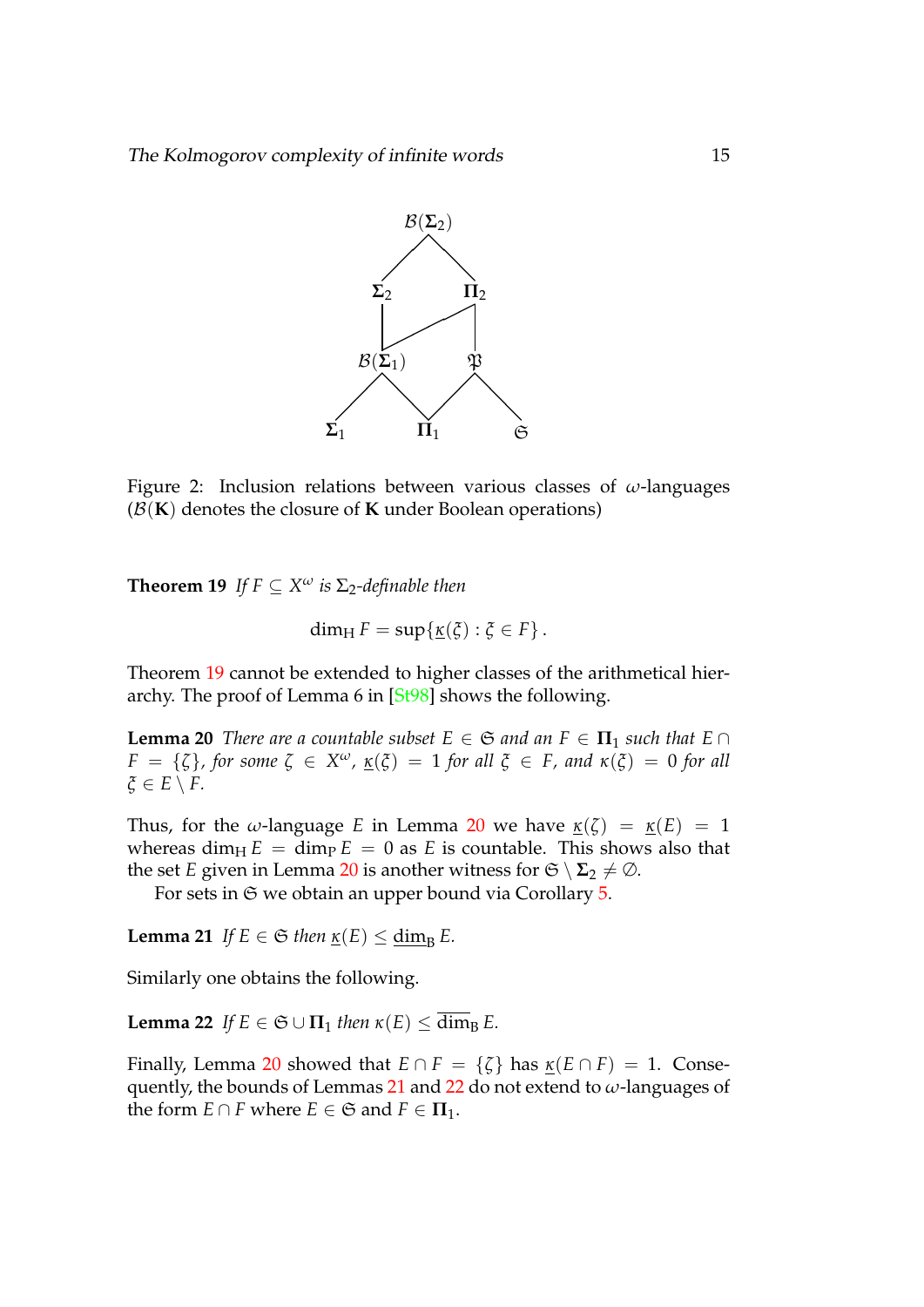# <span id="page-16-0"></span>**5 Kolmogorov complexity for** *ω***-power languages and regular** *ω***-languages**

As Lemma [20](#page-15-1) showed the result of Theorem [19](#page-14-2) cannot be extended to higher classes of the arithmetical hierarchy. In the preceding Theorem [15](#page-13-0) we saw that structural properties might lead to tighter lower bounds. In this section classes of *ω*-languages which allow for more precise bounds are presented.

#### <span id="page-16-1"></span>**5.1** *ω***-power languages**

The first class is connected to *ω*-languages exhibiting a certain kind of self-similarity, namely,  $\omega$ -languages  $F \subseteq X^{\omega}$  containing, for a certain set of words  $W \subseteq X^*$  all of the shifts  $w \cdot F$  where  $w \in W$  in such a way that  $F = \bigcup_{w \in W} w \cdot F$ . Among these *w*-languages the maximal ones have the form *W<sup>ω</sup>* (see [\[St97b\]](#page-23-10)). They satisfy the following properties.

**Proposition 23** Let  $W \subseteq X^*$ . Then  $W^\omega \subseteq \overrightarrow{W^*} \subseteq \mathcal{C}(W^\omega)$ .

It is also obvious that  $W^{\omega}$  is closed if *W* is finite, and  $W^{\omega}$  is in the Borel class  $\Pi_2$  if *W* is prefix-free. One cannot, however, bound the topological complexity of sets of the form  $W^{\omega}$  as Finkel [\[Fi01\]](#page-21-12) showed that for every  $i \in \mathbb{N}$  the difference of the Borel classes  $\Pi_{i+1} \setminus \Pi_i$  contains an  $\omega$ -power languages *W<sup>ω</sup>* where *W* is a context-free language.

<span id="page-16-2"></span>Eq. (6.2) of  $[St93]$  and Corollary 3.9 of  $[Fa90]$  give the following formulae for Hausdorff and packing dimension.

**Proposition 24** dim<sub>H</sub>  $W^{\omega}$  = dim<sub>H</sub>  $\overrightarrow{W^*}$  = H<sub>W\*</sub>  $\dim_{\text{P}} C(W^{\omega}) = \overline{\dim}_{\text{B}} W^{\omega} = H_{\text{pref}(W^*)}$ 

Moreover *W<sup>ω</sup>* contains always an *ω*-word of highest upper Kolmogorov complexity (see [\[St81,](#page-22-5) [St93\]](#page-23-0)).

**Lemma 25** *For*  $W \subseteq X^*$  *let*  $(m_i)_{i \in \mathbb{N}}$  *be a family of natural numbers and let*  $(v_i)_{i \in \mathbb{N}}$  be a family of words in  $\text{pref}(W^*)$  such that  $|v_i| < |v_{i+1}|$ ,  $m_i/|v_i| <$  $m_{i+1}/|v_{i+1}|$  and  $K(v_i \mid |v_i|) \geq m_i$ . Then there is a  $\xi \in W^\omega$  such that  $\kappa(\xi) \geq 0$  $\sup\{m_i/|v_i| : i \in \mathbb{N}\}.$ 

As corollaries we obtain bounds on *κ*(*Wω*).

**Corollary 26**  $\kappa(W^{\omega}) = \kappa(C(W^{\omega})) = \max{\kappa(\xi) : \xi \in W^{\omega}}$ .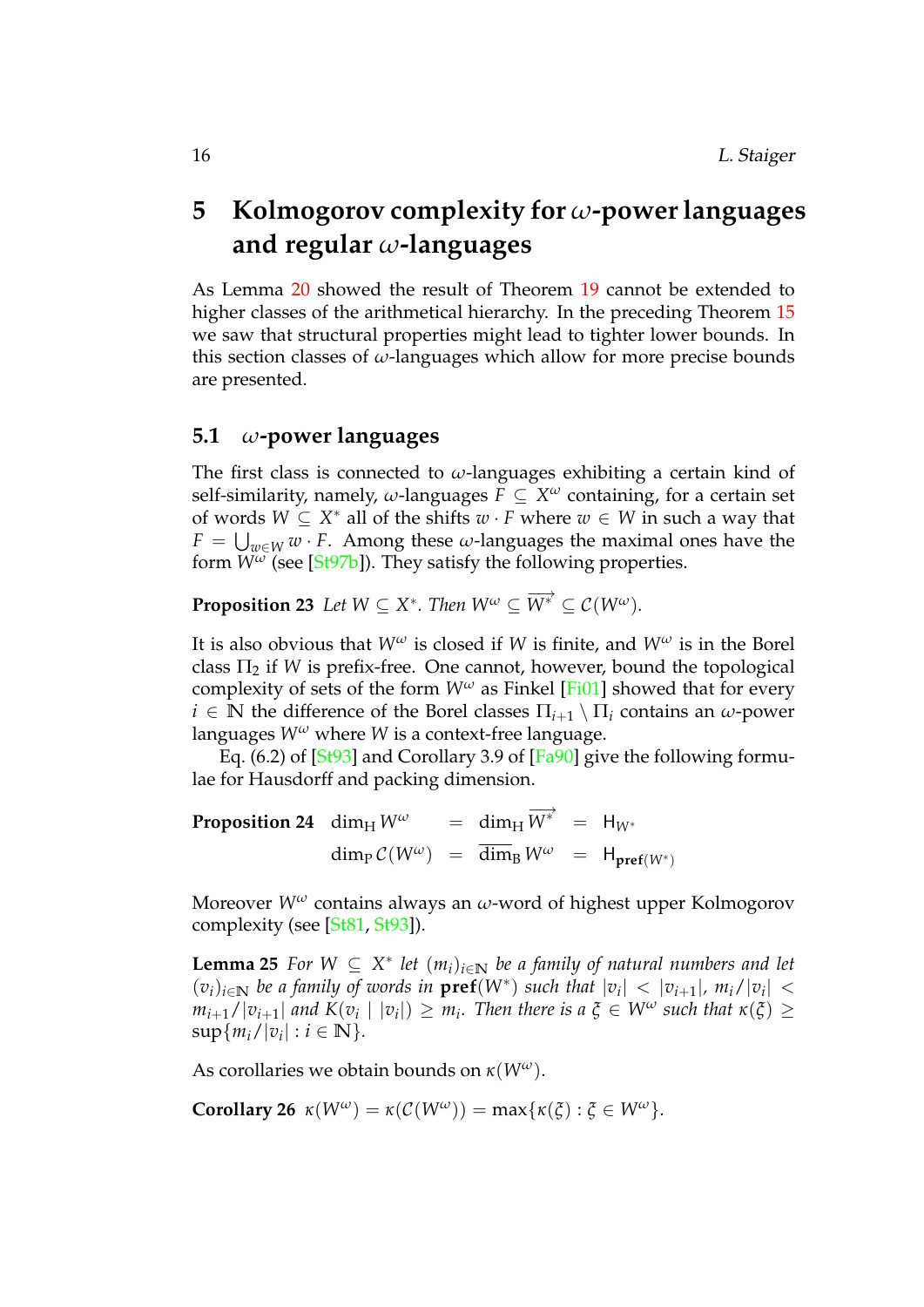The next corollary follows also from Theorem [12](#page-12-3) and Proposition [24.](#page-16-2)

**Corollary 27**  $\kappa(W^{\omega}) \ge \overline{\dim}_{\mathrm{B}} W^{\omega} = \mathsf{H}_{\textbf{pref}(W^*)}$ 

Since  $W \in \Sigma_1$  implies  $W^* \in \Sigma_1$  and  $C(W^{\omega}) \in \mathfrak{S}$ , this corollary and Lemma [22](#page-15-3) yield the following identity.

$$
\kappa(W^{\omega}) = \overline{\dim}_{B} W^{\omega} \text{ if } W \in \Sigma_{1} \tag{13}
$$

Proposition [24](#page-16-2) and Lemma [11](#page-12-2) yield a similar estimate for *κ*(*Wω*) similar to Theorem [19](#page-14-2) for  $\Sigma$ <sub>2</sub>-definable sets.

**Theorem 28 ([\[St93\]](#page-23-0))** If  $W \in \Sigma_1 \cup \Pi_1$  then  $\dim_H W^\omega = \kappa(W^\omega)$ .

#### <span id="page-17-0"></span>**5.2 Regular** *ω***-languages**

The class of regular *ω*-languages is the one which is most extensively investigated, because it is the class of *ω*-languages definable by finite automata (cf. [\[St97a,](#page-23-8) [Th90\]](#page-23-11)). As we shall see below, this class behaves most regularly also in case of correspondences between complexity and dimension.

We refer to an  $\omega$ -language  $F \subseteq X^\omega$  as *regular* provided there are an  $n \in \mathbb{N}$  and regular languages  $W_i, V_i, i = 1, \ldots, n$  such that

$$
F=\bigcup_{i=1}^n W_i\cdot V_i^{\omega}.
$$

It is known that all regular  $\omega$ -languages are in  $\mathcal{B}(\Sigma_2)$ .

First we mention properties of regular *ω*-languages with respect to dimensions which can be found in [\[St93,](#page-23-0) Corollary 4.4].

**Propositio<u>n</u> 29** If  $F \subseteq X^\omega$  is a regular  $\omega$ -language closed in  $(X^\omega, \varrho)$  then  $\dim_\text{H} F = \overline{\dim}_R F$ .

A particular case of this proposition follows already from Proposition [24](#page-16-2) and the fact that  $H_V = H_{\text{pref}(V)}$  for regular languages  $V \subseteq X^*$ .

**Corollary 30** If  $W \subseteq X^*$  is a regular language then  $\dim_H W^\omega = \overline{\dim}_B W^\omega$ .

This yields the following as a corollary.

**Corollary 31** *If*  $F \subseteq X^\omega$  is a regular  $\omega$ -language then  $\dim_\text{H} F = \dim_\text{P} F$ .

**Proof.** Observe that dim  $\bigcup_{i=1}^{n} W_i \cdot V_i^{\omega} = \max\{\dim V_i^{\omega}: 1 \le i \le n\}$  holds for dim  $\in \{ \dim_H, \dim_P \}$ . Now the assertion follows with Corollary [30.](#page-17-1)

<span id="page-17-1"></span> $\Box$ 

Regular *ω*-languages have non-null dim<sub>H</sub>-dimensional measure.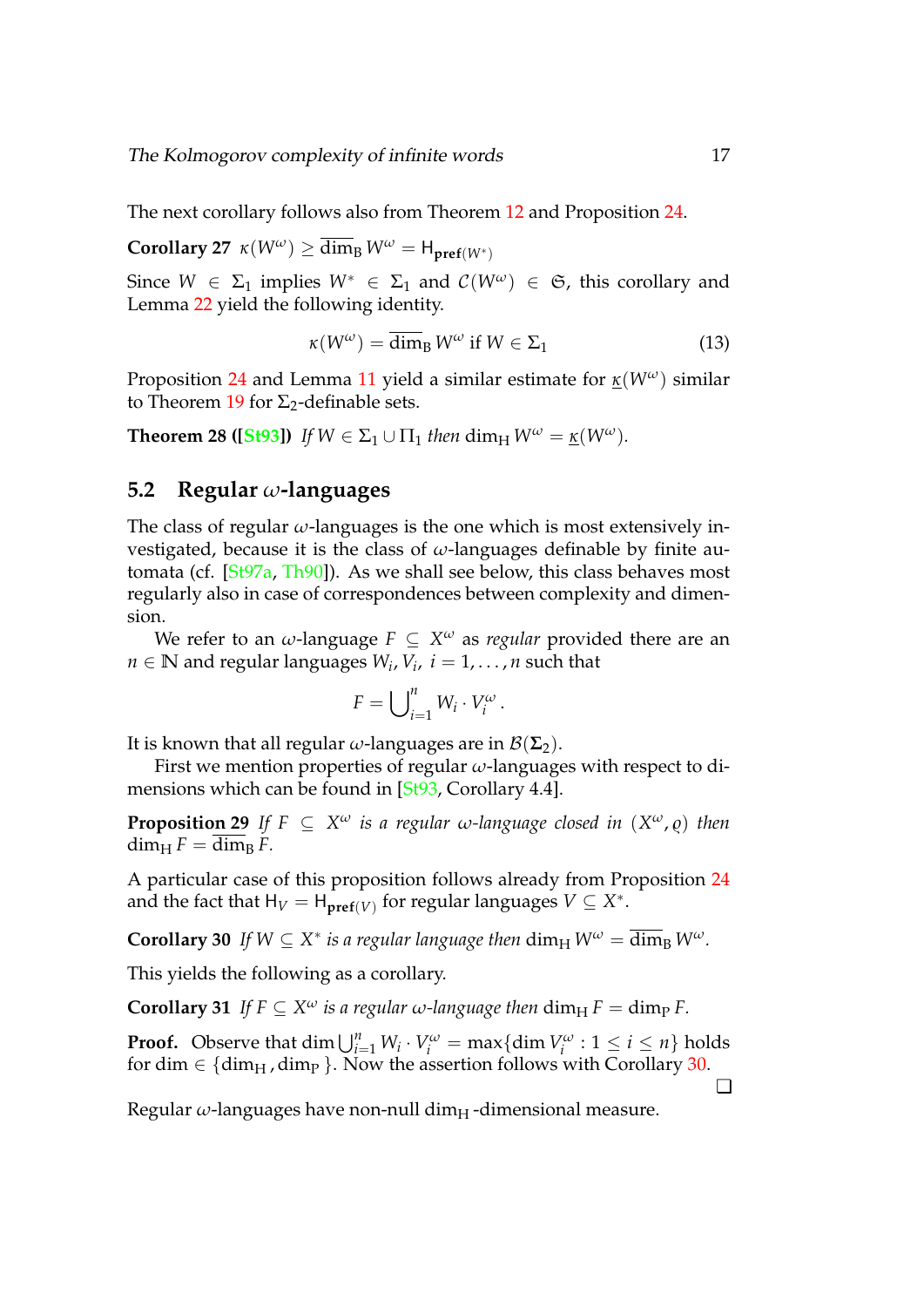**Theorem 32 ([\[St93,](#page-23-0) Theorem 4.7])** Let  $F \subseteq X^{\omega}$  be a nonempty regular  $\omega$ *-language. Then*  $\mathbb{L}_{\dim_{\mathbb{H}} F}(F) > 0$ *.* 

This enables us to apply Theorem [13](#page-13-1) to obtain lower bounds on the complexity function for *ω*-words in regular *ω*-languages. Moreover, we can also transfer P. Martin-Löf's result [[ML71\]](#page-22-12) on complexity oscillations in *X <sup>ω</sup>* to all nonempty regular *ω*-languages (see [\[St93,](#page-23-0) Theorem 4.12]).

**Theorem 33** Let  $F \subseteq X^\omega$  be nonempty and regular.

- 1. If  $f : \mathbb{N} \to \mathbb{N}$  satisfies  $\sum_{n \in \mathbb{N}} r^{-f(i)} < \infty$  then there is a  $\xi \in F$  such that  $K(\xi[0..n] \mid n) \geq_{\text{ae}} \dim_{\text{H}} F \cdot n - f(n).$
- 2. If  $f : \mathbb{N} \to \mathbb{N}$  *is a recursive function and satisfies*  $\sum_{n \in \mathbb{N}} r^{-f(i)} = \infty$  *then*  $K(\xi[0..n] \mid n) \leq_{\text{io}} \dim_{\text{H}} F \cdot n - f(n) \text{ holds for all } \xi \in F.$

A general linear upper bound on the complexity function for *ω*-words in regular  $\omega$ -languages is the following one (cf. also [\[St81,](#page-22-5) [St93\]](#page-23-0)).

- **Theorem 34** 1. Let  $W \subseteq X^*$  be a regular language. If  $\dim_H W^\omega > 0$ *then there is a constant*  $c_W \in \mathbb{R}$  *such that for all*  $\xi \in W^\omega$  *the bound*  $K(\xi[0..n]) \leq_{\text{ae}} \dim_{\text{H}} W^{\omega} \cdot n + c_W \text{ holds.}$ 
	- *2. Let F be a regular*  $\omega$ *-language such that*  $\dim_H F > 0$ *. Then for every*  $\xi \in F$ *there is a constant*  $c_{\xi} \in \mathbb{R}$  *such that*  $K(\xi[0..n]) \leq_{\text{ae}} \dim_{\text{H}} F \cdot n + c_{\xi}.$

**Proof.** Since *W* is regular,  $\text{pref}(W^{\omega})$  is also regular, thus  $\text{pref}(W^{\omega}) \in \Sigma_1 \cap \Sigma_2$  $\Pi_1$ . According to Proposition 2.15 of  $[St93]$  there is a constant  $c \in \mathbb{R}$  such that  $s_{\textbf{pref}(W^{\omega})}(n) \leq c \cdot r^{\alpha \cdot n}$  for  $\alpha = H_{\textbf{pref}(W^{\omega})}$  and all  $n \in \mathbb{N}$ . Consequently,  $\sum_{i=0}^n \mathsf{s}_{\mathsf{pref}(W^{\omega})}(i) \leq c' \cdot r^{\alpha \cdot (n+1)}$  for a suitable constant  $c' \in \mathbb{R}.$  Now, our first assertion is a consequence of Corollaries [6](#page-8-5) and [30.](#page-17-1)

The second one follows, because  $\xi \in F = \bigcup_{i=1}^n W_i \cdot V_i^{\omega}$  implies that  $\zeta \in w_{\xi,i} \cdot V_i^{\omega}$  for suitable  $i \in \{1, \ldots, n\}$  and  $w_{\xi,i} \in W_i$ .  $\Box$ The theorem does not hold for dim<sub>H</sub>  $F = 0$ . In this case we have, in view of Proposition 4.12 of [\[St93\]](#page-23-0) that a regular *ω*-language of Hausdorff dimension 0 is countable and consists entirely of recursive *ω*-words.

### <span id="page-18-0"></span>**6 Subword complexity**

It would be desirable to have an analogue to Lemma [11](#page-12-2) for regular languages. For regular languages  $V \subseteq X^*$ , however, the identity  $H_V =$  $H_{\text{pref}(V)}$  is true. In connection with the fact that  $F \subseteq \overrightarrow{V}$  implies  $\text{pref}(F) \subseteq$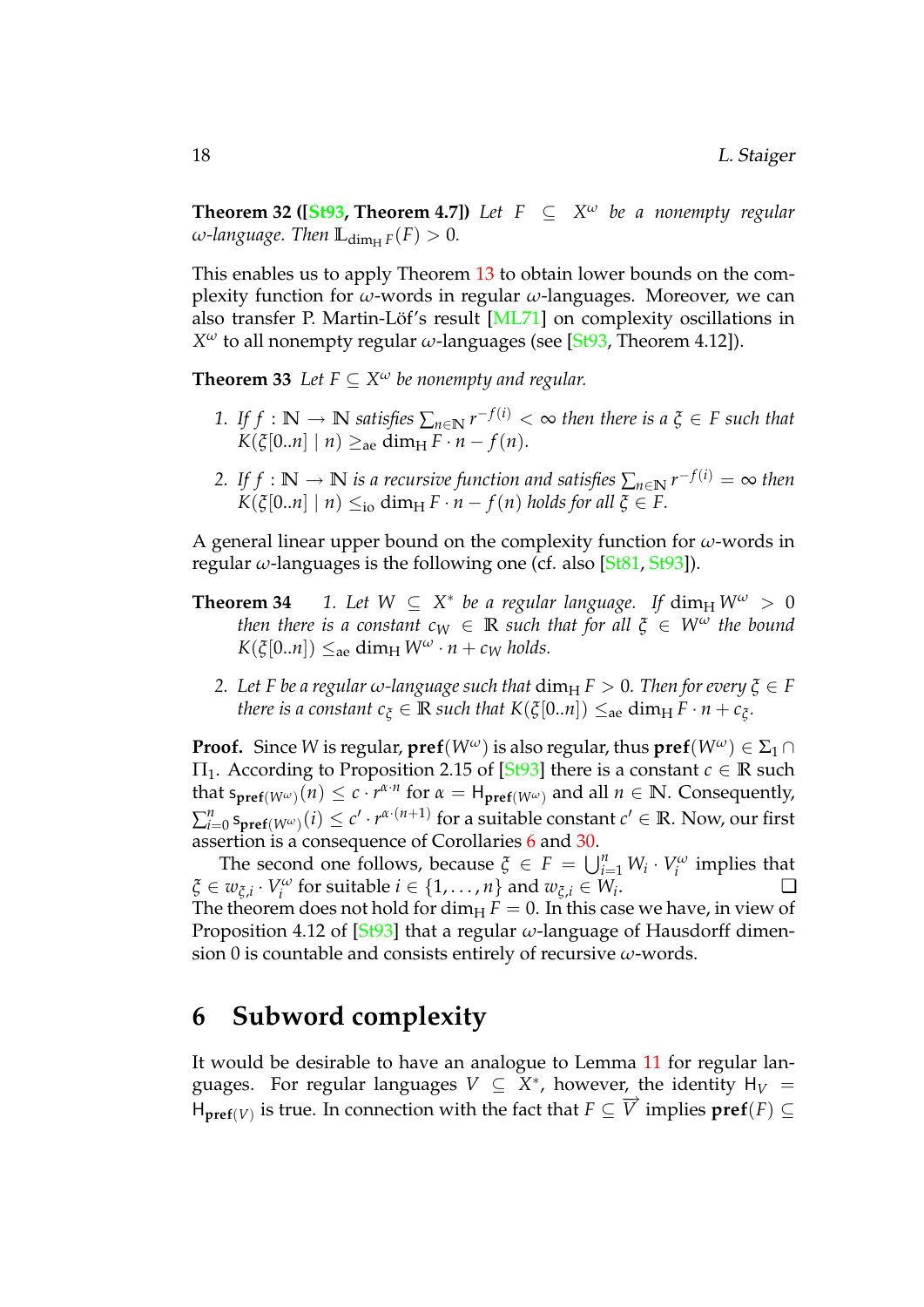#### The Kolmogorov complexity of infinite words 19

 $\textbf{pref}(V)$  we obtain the identity  $\inf\{ \mathsf{H}_V : F \subseteq \overrightarrow{V} \wedge V \text{ is regular} \} = \inf\{ \mathsf{H}_V : F \subseteq \overrightarrow{V} \wedge V \text{ is regular} \}$  $\mathbf{pref}(F) \subset \mathbf{pref}(V) \wedge V$  is regular}.

Consequently, since every dense subset *F* of  $X^{\omega}$  has  $\text{pref}(F) = X^*$ , the infimum is 1 for arbitrary dense subsets of *X ω*.

But if we restrict ourselves to single *ω*-words we obtain a variant of complexity, the so called *subword complexity*. It turns out that this subword complexity *τ*(*ξ*) of a string *ξ* ∈ *X <sup>ω</sup>* is also closely related to the Hausdorff dimension of the regular *ω*-languages containing *ξ*. We start with some definitions. Let

$$
\mathbf{infix}(\xi) \ := \ \{w : w \in X^* \land \exists v \exists \xi'(v \cdot w \cdot \xi' = \xi)\} \text{ and } \tag{14}
$$

$$
\mathbf{infix}_{\infty}(\xi) \ := \ \{w : w \in X^* \land \forall n \exists v \exists \xi'(|v| \geq n \land v \cdot w \cdot \xi' = \xi)\} \tag{15}
$$

be the set of subwords of *ξ* and the set of subwords occurring infinitely often in *ξ*, respectively. We call *τ*(*ξ*) := H**infix**(*ξ*) the *subword complexity* of the string  $\xi \in X^{\omega}$ .

Then the following identity holds (cf. [\[St93,](#page-23-0) Section 5])

**Lemma 35**

$$
\tau(\xi) = H_{\text{infix}(\xi)} = H_{\text{infix}_{\infty}(\xi)} = \inf \{ \dim_H F : F \text{ is regular } \wedge \xi \in F \}
$$
  
= 
$$
\inf \{ \overline{\dim}_B F : F \text{ is regular } \wedge \xi \in F \}
$$

*Moreover, every nonempty regular ω-language F contains a recursive ω-word ξ<sup>F</sup> of maximal subword complexity*  $\tau(\xi_F) = \dim_\text{H} F$ .

Furthermore, we compare the functions  $\kappa$  and  $\kappa$  to this new complexity measure for infinite strings.

<span id="page-19-0"></span>
$$
\underline{\kappa}(\xi) \le \kappa(\xi) \le \tau(\xi). \tag{16}
$$

To this end we define the sets of  $\omega$ -words (fibre sets in [\[CH94\]](#page-21-7)) of specific complexity  $\eta \in \{\kappa, \kappa, \tau\}$ 

$$
E_{\alpha}^{(\eta)} := \{ \xi : \eta(\xi) \le \alpha \} \quad \text{and} \quad F_{\alpha}^{(\eta)} := \{ \xi : \eta(\xi) < \alpha \} \,.
$$
 (17)

The sets  $E_{\alpha}^{(\kappa)}$  and  $E_{\alpha}^{(\kappa)}$  were already considered in Eq. [\(12\)](#page-12-1). The following inclusions are obvious.

<span id="page-19-3"></span><span id="page-19-1"></span>
$$
F_{\alpha}^{(\eta)} \subseteq E_{\alpha}^{(\eta)} \text{ for } \eta \in \{\underline{\kappa}, \kappa, \tau\}
$$
 (18)

<span id="page-19-2"></span>
$$
E_{\alpha}^{(\tau)} \subseteq E_{\alpha}^{(\kappa)} \subseteq E_{\alpha}^{(\kappa)} \text{ and } F_{\alpha}^{(\tau)} \subseteq F_{\alpha}^{(\kappa)} \subseteq F_{\alpha}^{(\kappa)} \tag{19}
$$

It should be mentioned that Lemma 3.4 of [\[CH94\]](#page-21-7) shows  $F_{\alpha}^{(\eta)} \subset E_{\alpha}^{(\eta)}$  for *η* ∈ {*κ*, *κ*}

The following relation between *κ*, *κ* and *τ* can be obtained from the results of [\[Ry84\]](#page-22-2) or [\[CH94\]](#page-21-7) and Lemma [35.](#page-19-0)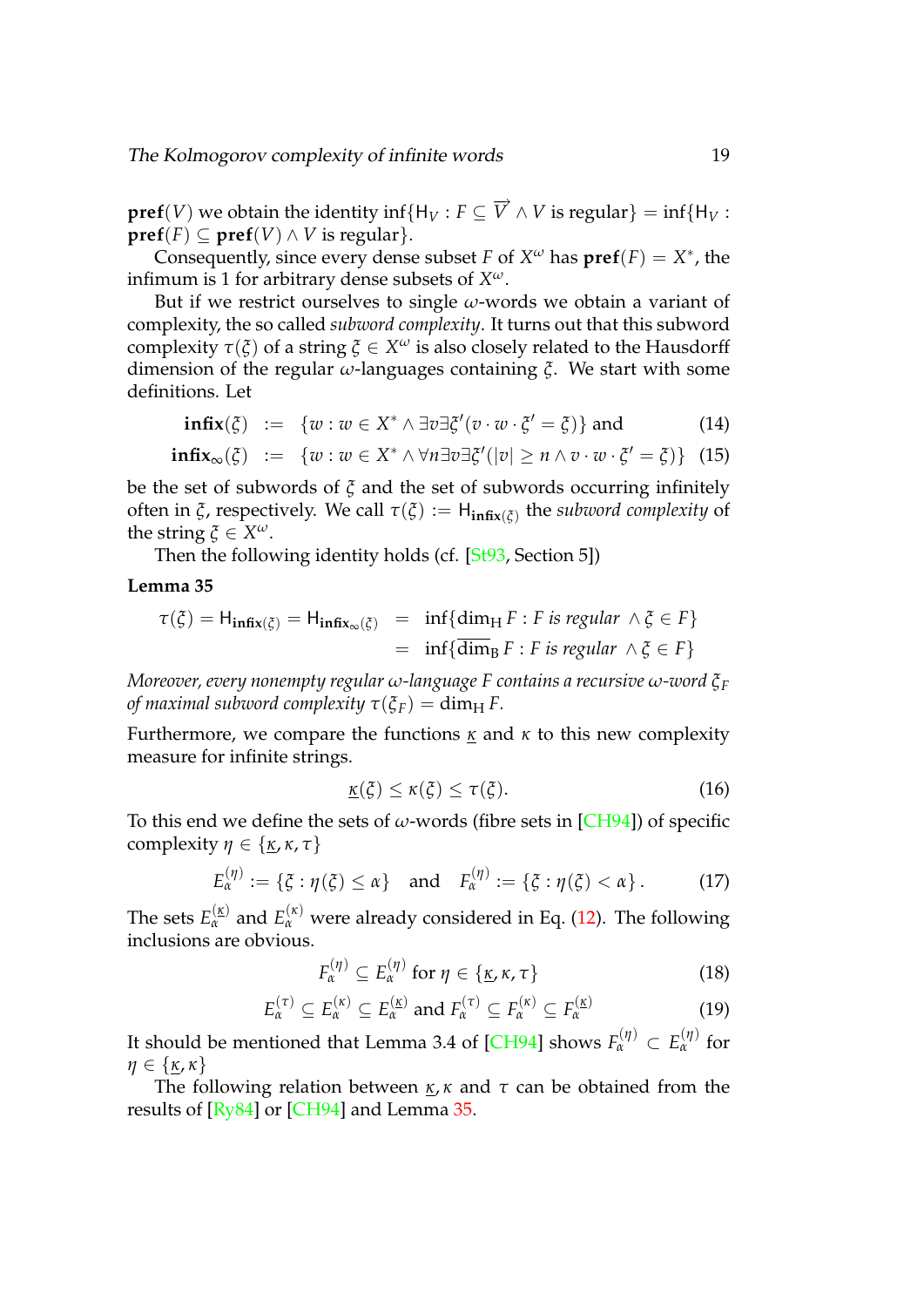**Theorem 36** *Each of the sets*  $E_{\alpha}^{(\eta)}$ ,  $F_{\alpha}^{(\eta)}$ , bb where  $\eta \in {\{\kappa, \kappa, \tau\}}$ , has Hausdorff *dimension α.*

We give a short proof.

**Proof.** In view of Eqs. [\(18\)](#page-19-1) and [\(19\)](#page-19-2) it suffices to show that  $\dim_{\mathrm{H}} F_{\alpha}^{(\tau)} \geq$ dim<sub>H</sub>  $E_{\alpha}^{(k)}$ .

Theorem [12](#page-12-3) shows  $\dim_{\mathrm{H}} E_{\alpha}^{(\underline{\kappa})} = \dim_{\mathrm{H}} \{\xi : \xi \in X^{\omega} \wedge \underline{\kappa}(\xi) \leq \alpha\} \leq \alpha.$ 

In order to show  $\alpha \leq \dim_{\mathrm{H}} F_{\alpha}^{(\tau)} = \dim_{\mathrm{H}} \{ \xi : \xi \in X^{\omega} \wedge \tau(\xi) < \alpha \}$  it suffices to construct a countable union of regular *ω*-languages  $F_i \subseteq \{\xi :$  $\mathcal{L} \in X^{\omega} \wedge \tau(\mathcal{L}) < \alpha$ } such that  $\sup \{ \dim_{H} F_{i} : i \in \mathbb{N} \} = \alpha$ .

Let  $M_{\alpha} := \{ (p,q) : p, q \in \mathbb{N} \land q \neq 0 \land \frac{p}{q} < \alpha \}.$  For  $(p,q) \in M_{\alpha}$ define  $F(p,q) := (X^p \cdot 0^{q-p})^{\omega}$ . Each of the sets  $F(p,q)$  is regular, and one easily calculates dim<sub>H</sub>  $F(p,q) = \frac{p}{q}$  $q^{\mu}$ . Then in view of Lemma [35](#page-19-0) we have  $\bigcup_{(p,q)\in M_\alpha} F_{(p,q)} \subseteq \{\xi: \xi\in X^\omega \wedge \tau(\xi)<\alpha\}$ , and our assertion follows.  $\quad \Box$ Since  $E_{\alpha'}^{(\eta)}$ 

*α*  $\alpha$  *α α α α α α α α α α α α α α α α α α α α α α α α α α α α α α α α α α α α α* and Lemma 3.4 of [\[CH94\]](#page-21-7) that the families  $(E_{\alpha}^{(\eta)})_{\alpha \in [0,1]}$  and  $(F_{\alpha}^{(\eta)})_{\alpha \in [0,1]}$ form strictly increasing chains of *ω*-languages.

What concerns the packing dimension, Theorem [12](#page-12-3) shows likewise  $\dim_{\text{P}} E_{\alpha}^{(\kappa)} = \dim_{\text{P}} \{ \xi : \xi \in X^{\omega} \wedge \kappa(\xi) \leq \alpha \} \leq \alpha$ . Thus, in view of  $\alpha = \dim_{\mathrm{H}} F_{\alpha}^{(\tau)} \leq \dim_{\mathrm{P}} F_{\alpha}^{(\tau)}$  and Eq [\(19\)](#page-19-2), we obtain also the following.

<span id="page-20-2"></span>**Lemma 37** *Each of the sets*  $E_{\alpha}^{(\eta)}$ ,  $F_{\alpha}^{(\eta)}$ , where  $\eta \in {\{\kappa, \tau\}}$ , has packing dimen*sion α.*

Lemma [37,](#page-20-2) however, does not hold for *κ*. In Section 5 of [\[St05\]](#page-23-4) it is mentioned that already dim<sub>P</sub> { $\zeta$  :  $\kappa(\zeta) = 0$ } = 1.

### **References**

- <span id="page-20-1"></span>[AH04] K.B. Athreya, J.M. Hitchcock, J.H. Lutz, and E. Mayordomo, Effective strong dimension, algorithmic information, and computational complexity. In *Proc. 21st Symposium on Theoretical Aspects of Computer Science*, Springer-Verlag, Berlin, 2004, 632 – 643.
- <span id="page-20-0"></span>[Br74] A. A. Brudno, Topological entropy, and complexity in the sense of A. N. Kolmogorov. (Russian) Uspehi Mat. Nauk 29 (1974) 6(180), 157 – 158.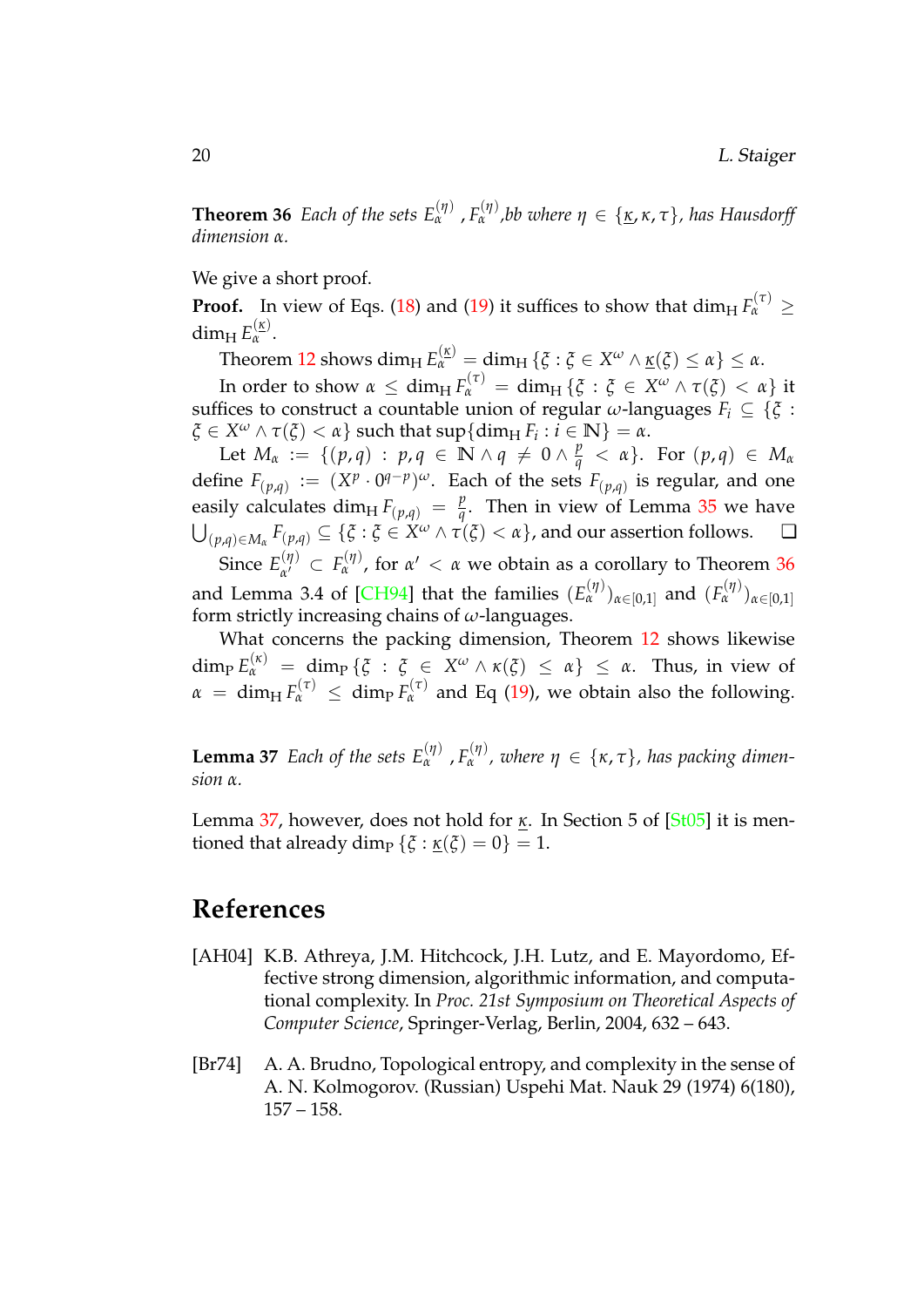- <span id="page-21-7"></span>[CH94] J. Cai, and J. Hartmanis, On Hausdorff and topological dimensions of the Kolmogorov complexity of the real line. J. Comput. System Sci., 49 (1994), 605 – 619.
- <span id="page-21-2"></span>[Ca02] C.S. Calude. *Information and Randomness. An Algorithmic Perspective*, 2nd Edition, Revised and Extended, Springer-Verlag, Berlin, 2002
- <span id="page-21-8"></span>[CS06] C.S. Calude, L. Staiger and S.A. Terwijn, On partial randomness. Ann. Pure and Appl. Logic, 138 (2006), 20 - 30.
- <span id="page-21-1"></span>[Ch66] G. J. Chaitin, On the length of programs for computing finite binary sequences. J. Assoc. Comput. Mach. 13(1966), 547 - 569.
- <span id="page-21-10"></span>[CM58] N. Chomsky and G. A. Miller, Finite-state languages. Inform. and Control 1 (1958), 91 - 112.
- <span id="page-21-5"></span>[Da74] R. P. Daley, The extent and density of sequences within the minimal-program complexity hierarchies. J. Comput. System Sci. 9 (1974), 151 - 163.
- <span id="page-21-6"></span>[Da75] R. P. Daley, Minimal-program complexity of pseudo-recursive and pseudo-random sequences. Math. Systems Theory 9 (1975) 1, 83–94.
- <span id="page-21-4"></span>[Fa90] K. Falconer, *Fractal Geometry*. Wiley, New York, 1990.
- <span id="page-21-12"></span>[Fi01] O. Finkel, Topological properties of omega context-free languages. Theoret. Comput. Sci. 262 (2001), 669–697.
- <span id="page-21-11"></span>[HP94] G. Hansel, D. Perrin, and I. Simon. Entropy and compression. In *Proc. 9th Symposium on Theoretical Aspects of Computer Science*, A. Finkel and M. Jantzen (Eds.), Lect. Notes Comput. Sci., Vol. 577, Springer-Verlag, Berlin 1992, 515–530.
- <span id="page-21-9"></span>[Hi05] J.M. Hitchcock, Correspondence principles for effective dimension. Theory Comput. Systems 38 (2005), 559–571.
- <span id="page-21-0"></span>[Ko65] A. N. Kolmogorov (1965), Three approaches to the quantitative definition of information, Problemy Peredachi Informatsii 1 (1), 3 - 11. [Russian]
- <span id="page-21-3"></span>[LV97] M. Li, and P.M.B. Vitányi, An Introduction to Kolmogorov Complex*ity and its Applications*, 2nd edition, Springer-Verlag, Berlin, 1997.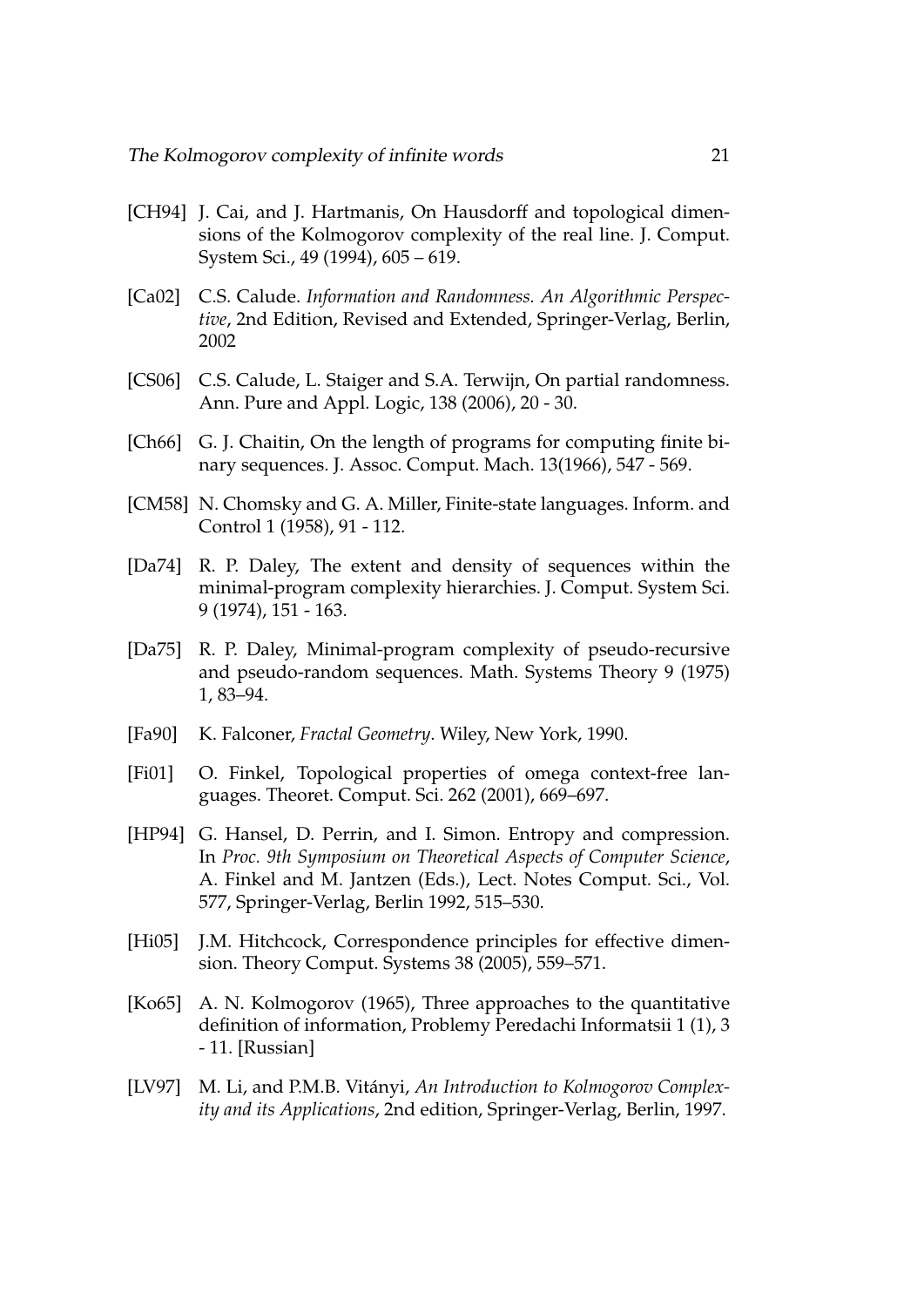- <span id="page-22-7"></span>[Lu00] J.H. Lutz, Gales and the constructive dimension of individual sequences. In *Proc. 27th International Colloquium on Automata, Languages, and Programming*, Springer-Verlag, Heidelberg, 2000, 902 – 913.
- <span id="page-22-8"></span>[Lu03a] J.H. Lutz, Dimension in complexity classes. SIAM Journal on Computing, 32 (2003), 1236 – 1250.
- <span id="page-22-9"></span>[Lu03b] J.H. Lutz, The dimensions of individual strings and sequences. Inform. and Comput. 187 (2003), 49 – 79.
- <span id="page-22-1"></span>[ML66] P. Martin-Löf. The definition of random sequences. Inform. and Control 9 (1966), 602 – 619.
- <span id="page-22-12"></span>[ML71] P. Martin-Löf. Complexity oscillations in infinite binary sequences. Z. Wahrscheinlichkeitstheorie und verw. Gebiete 19 (1971), 225 - 230.
- <span id="page-22-10"></span>[Ro70] C. A. Rogers, *Hausdorff Measures.* Cambridge University Press, 1970.
- <span id="page-22-11"></span>[Ro67] H. Rogers, *Theory of Recursive Functions and Effective Computability.* McGraw Hill, New York 1967.
- <span id="page-22-2"></span>[Ry84] B. Ya. Ryabko, Coding of combinatorial sources and Hausdorff dimension. Soviet Math. Dokl. 30 (1984) (1), 219 - 222.
- <span id="page-22-3"></span>[Ry86] B. Ya. Ryabko, Noiseless coding of combinatorial sources, Hausdorff dimension and Kolmogorov complexity. Problemy Peredachi Informatsii 22 (1986) (3), 16 - 26.
- <span id="page-22-4"></span>[Ry94] B. Ya. Ryabko, The complexity and effectiveness of prediction algorithms. J. Complexity 10 (1994), 281 - 295.
- <span id="page-22-6"></span>[Sc71] C. P. Schnorr, *Zufälligkeit und Wahrscheinlichkeit*. Lecture Notes in Math. No. 218, Springer-Verlag, Berlin 1971.
- <span id="page-22-0"></span>[So64] R. J. Solomonoff, A formal theory of inductive inference. Part 1 and Part 2, Inform. and Control 7 (1964), 1 - 22, and 224 - 254.
- <span id="page-22-5"></span>[St81] L. Staiger, Complexity and entropy. In Mathematical Foundations of Computer Science, Proc. 10th Intern. Symposium, (J. Gruska and M. Chytil, eds.), Lecture Notes in Comput. Sci. No. 118, Springer-Verlag, Berlin 1981, 508 – 514.